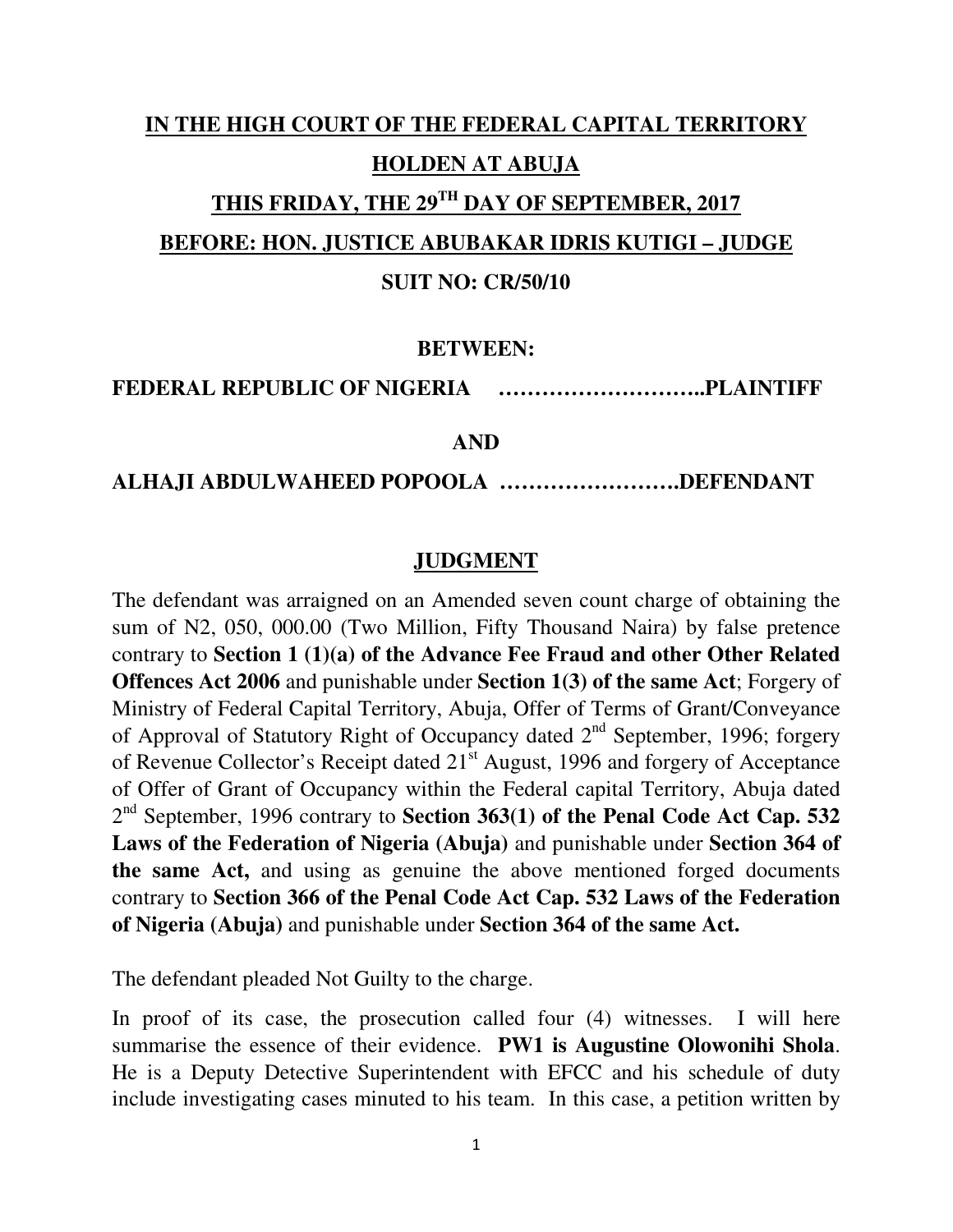the law firm, Remedium Chambers was minuted to his team for investigation and it relates to offences of obtaining money by false pretence, forgery and using as genuine, documents that are forged, all leveled against Defendant. On receipt of the petition, the petitioner was invited to give further particulars on the petition; he honoured the invitation and furnished the commission with original of title documents including the Right of Occupancy, the purported original copy of Acceptance and Revenue collectors receipt all given to him by defendant before he paid money to him for the purchase of the land in question. PW1 stated that they wrote to AGIS to confirm the authenticity of the documents given to the complainant by the defendant and that the AGIS replied stating that the Right of Occupancy is a forged and cloned copy of the original. Based on the reply by AGIS, the commission invited the defendant and confronted him with all the relevant documents he gave to the complainant. That the complainant admitted he sold the land to the complainant and gave him the purported original documents of title and that he is surprised to hear that the documents are not genuine. The defendants statements were then recorded without any inducement or intimidation. He stated further that he again wrote to AGIS enquiring about who re-certified the plot and they replied informing them that the plot was recertified by one Ahmed on behalf of Sunday Ameh Ako on  $8<sup>th</sup>$  September, 2008.

PW1 testified that from the reply by AGIS, they got the particulars of Sunday Ako, the original allottee or owner and they invited him. The said Sunday Ako came to their office with the original documents of the land and stated that he never instructed anyone to sell the plot of land on his behalf. He deposited all his original title documents at the commission. PW1 stated that based on these facts and documents from Sunday Ako, they invited the defendant again to further furnish them with facts and documents which he did. After getting all the documents from both the defendant and Sunday Ako, they went to AGIS and obtained the statement of Tijani Usman a staff with AGIS, F.C.T. The said Tijani from AGIS maintained that the said title documents of the defendant are forged and a cloned copy of the original. He then obliged them with certified copies of the title documents in respect of the plot of land in the original file of the plot. PW1 stated also that having gotten all the title documents from all the parties and AGIS, and having examined same, they came to the conclusion that the title documents given to the petitioner by defendant were forged and not genuine. Further that the defendant used these false documents to obtain the sum of N2, 050, 00.00 from petitioner by false pretence.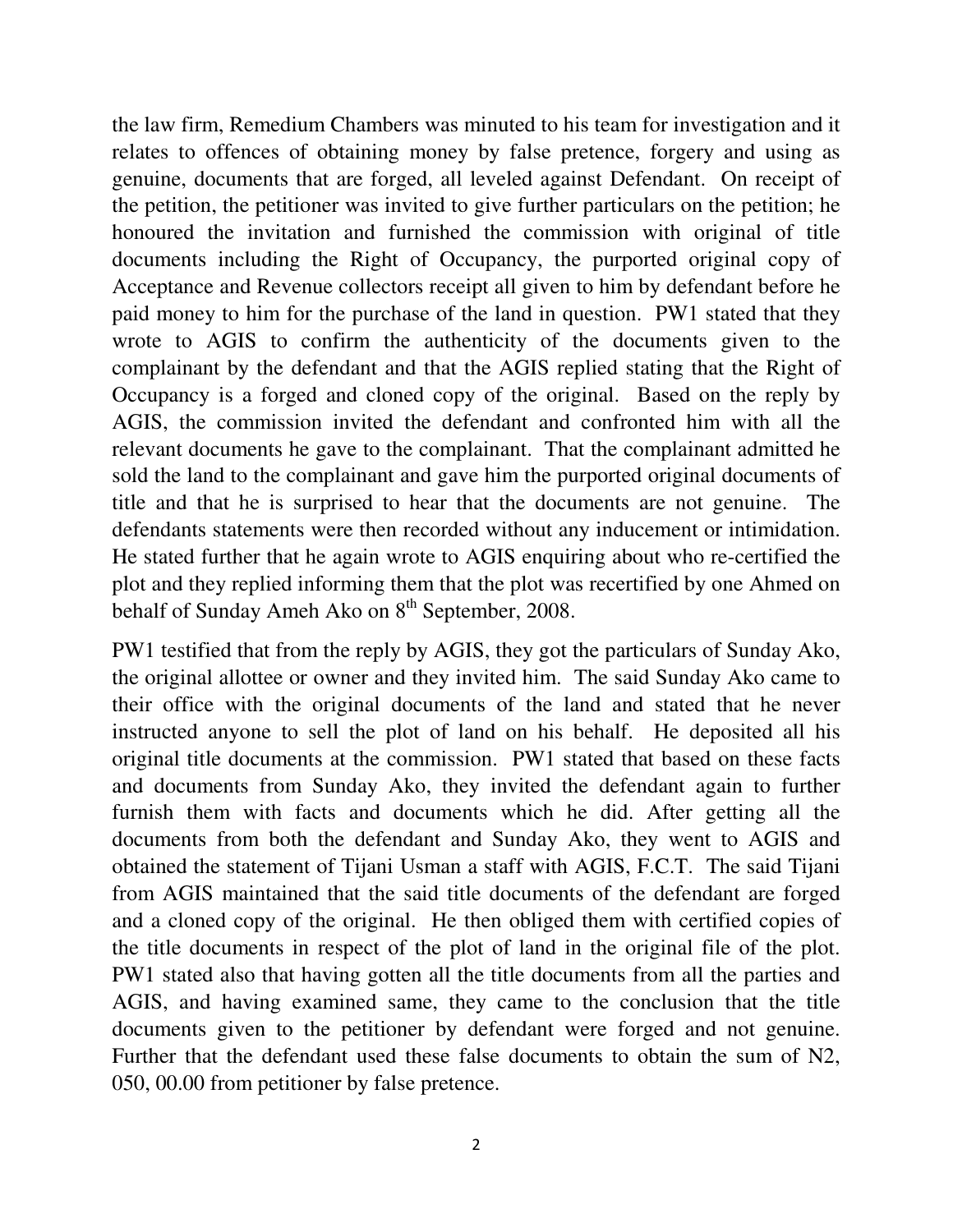The following documents were tendered as evidence through PW1 thus:

- **1. The Certified True Copy of the petition dated 10th November, 2008 together with 5 Annexures were admitted as Exhibit P1.**
- **2. The copy of the offer of forms of grant of approval dated 2nd September, 1996 was admitted as Exhibit P2.**
- **3. The acceptance of offer letter dated 2nd September, 1996 was admitted as Exhibit P3.**
- **4. The Revenue collector's receipt dated 21st August, 1996 was admitted as Exhibit P4.**
- **5. The letter dated 18th December, 2008 to General Manager AGIS and acknowledged by AGIS was admitted as Exhibit P5.**
- **6. The letter by AGIS dated 3rd February, 2009 to the Executive Chairman EFCC was admitted as Exhibit P6.**
- **7. The Acknowledgment letter by AGIS together with an attachment dated 25th February, 2009 was admitted as Exhibit P7.**
- **8. The letter from AGIS with 2 attachments dated 23rd April, 2009 to the Director Operations EFCC was admitted as Exhibit P8.**
- **9. The six statements of the Accused (Defendant) dated 23rd March, 2009; 2nd April, 2009; 22nd April, 2009; 13th July, 2009; 28th July, 2009 and 27th October, 2009 were admitted as Exhibit P9(a-f).**
- **10.The letter from EFCC dated 5th May, 2009 and acknowledged by AGIS was admitted as Exhibit P10.**
- **11.The Reply letter by AGIS to EFCC dated 8th June, 2009 with 5 attachments was admitted as Exhibit P11.**
- **12.The CTC of offer of Terms of Approval in the name of Sunday A. AKoh dated 26th October, 2013 was admitted as Exhibit P12.**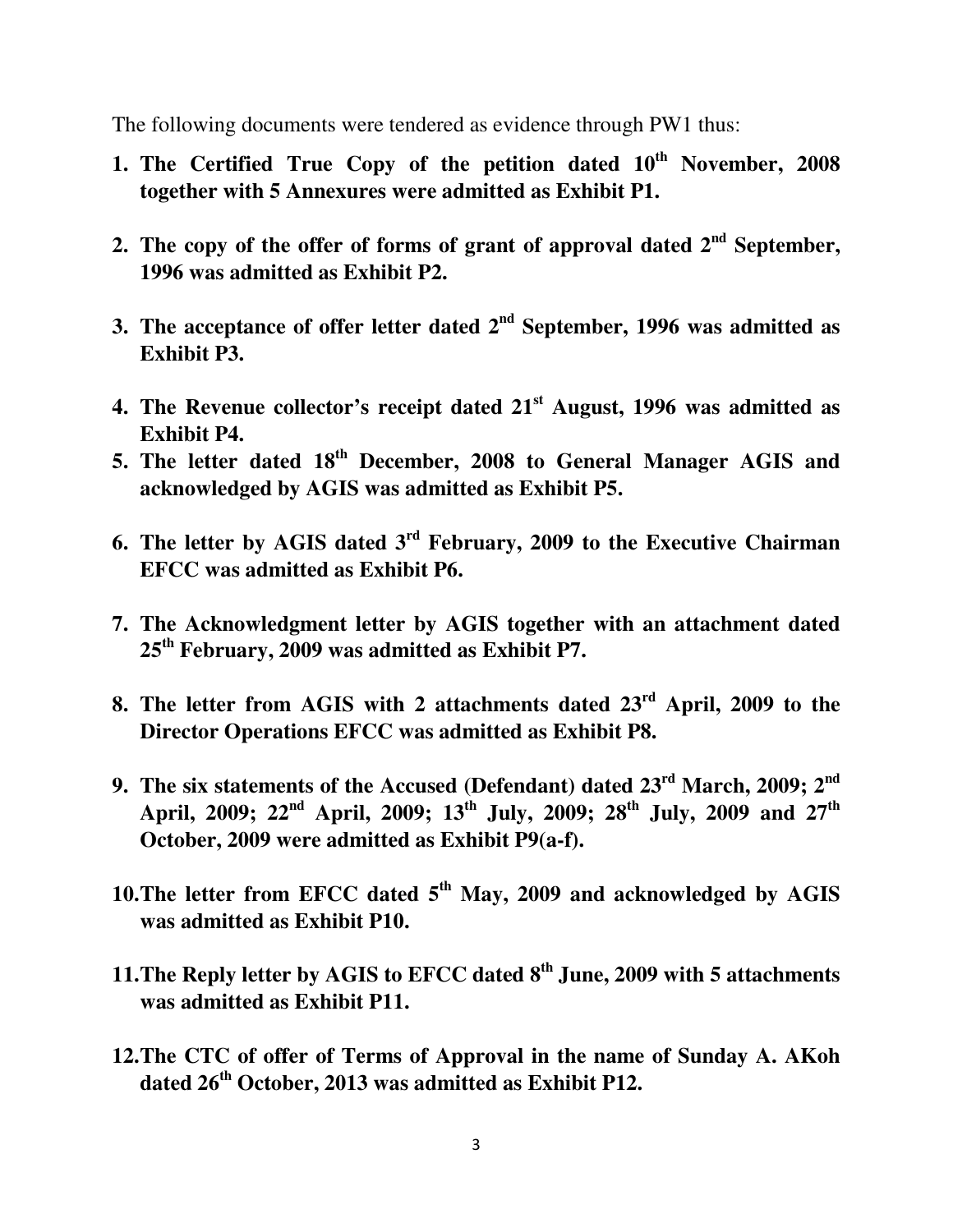- **13.The Recertification and Re-issuance of Certificate of Occupancy Acknowledgment by AGIS dated 8th September, 2008 was admitted as Exhibit P13.**
- **14.The Certified True Copy of Acceptance of Offer of Grant dated 2nd November, 2013 was admitted as Exhibit P14.**
- **15.The Revenue Collector's Receipts dated 15th September, 2008 and 11th May, 1993 were admitted as Exhibit P15 a and b.**
- **16.Letter of payment of processing fee was admitted as Exhibit P17.**
- **17.The Right of Occupancy dated 2nd September, 1996 was admitted as Exhibit P17.**
- **18.The Acceptance of Offer of Grant was admitted as Exhibit P18.**
- **19.Revenue Collector's Receipt dated 21st August, 1996 was admitted as Exhibit P19.**
- **20.T.D.P of the plot was admitted as Exhibit P20.**
- **21.Application to Register Power of Attorney in respect of Katampe dated 12th August, 2008 was admitted as Exhibit P21.**
- **22.Letter by defendant to AGIS dated 15th August, 2009 was admitted as Exhibit P22.**
- **23.Letter by defendant to AGIS dated 20th August, 2008 was admitted as Exhibit P23.**
- **24.The Right of Occupancy dated 26th October, 1993 was admitted as Exhibit P24.**
- **25.Acceptance of Offer dated 2nd November, 1993 was admitted as Exhibit P25.**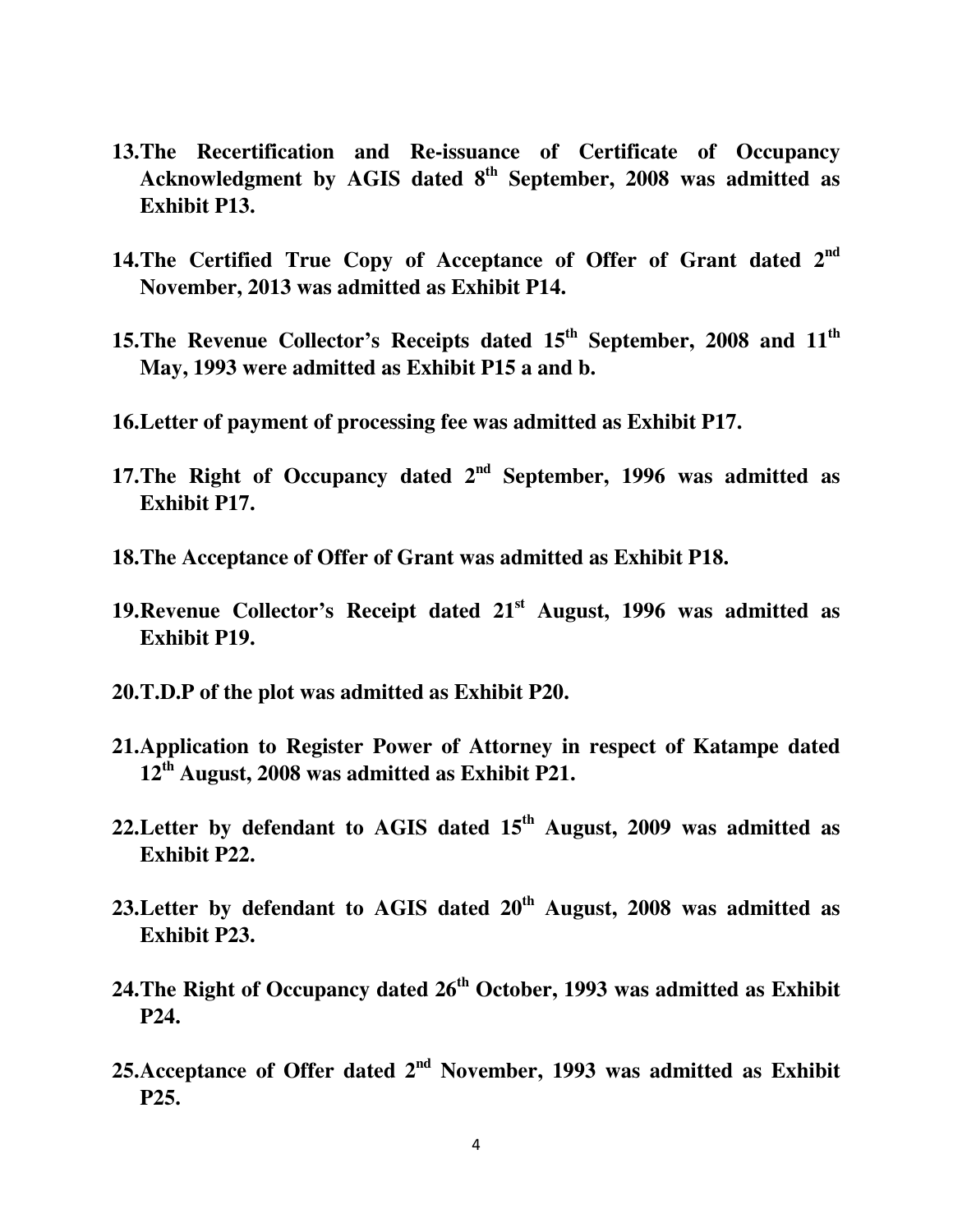### **26.Revenue Collector's Receipt dated 15th September, 2008 and 11th May, 1993 were admitted as Exhibit P26 a and b.**

### **27.Payment of Processing Fee dated 11th May, 1993 was admitted as Exhibit P27.**

Under cross-examination, PW1 described the disputed plot as plot 1528, Katampe District and that it was allocated to Sunday Ameh Ako alone and not to any other person. PW1 stated that the Right of Occupancy they sent to AGIS given by defendant is a forged or cloned copy of the original and that AGIS confirmed this. Further that AGIS confirmed that all the other title documents defendant gave petitioner did not emanate from them. Also that from their investigation, they are not aware of any double allocation in respect of plot 1528. That the defendant gave the complainant a forged copy of the title document which was found to be forged by AGIS. PW1 stated that he is not aware that EFCC is investigating and even prosecuting several AGIS officials.

**PW2 is Fredricks E. Itula**, the nominal complainant or petitioner. His evidence is that sometimes in July, 2008, one Mr. Paul came to him with title documents of Plot 1528, Katampe District, and he claimed that the owner of the plot is one Abdulwaheed Popoola, the defendant. They met with the defendant and sought to conduct a search on the plot but the search could not be conducted as the title documents were not recertified. They then agreed on N3.9Million for the plot and they also agreed to set aside N300,000 for recertification and registration of the Power of Attorney. A draft of N150,000 was raised for recertification and another draft of N100,000 for the registration of Power of Attorney. PW2 stated also that at this point, the defendant wanted his Nissan Altima 2002 car which, PW2 wanted to sell. They agreed price at N1.6 Million for the car and he handed to the defendant the car and a cash of N200, 000 which were to be part of the purchasing price of the said plot of land. The total amount given to the defendant is N2, 050,000. The defendant thereafter handed to PW2 the following documents: Original Letter of offer; copy of the acceptance letter of offer and receipt for the application of the land, all of plot 1528.

PW2 stated that armed with the foregoing documents, he applied for recertification and paid N150,000. After some weeks, AGIS called PW2's law firm requesting for all the documents they have; PW2 took the documents to AGIS and the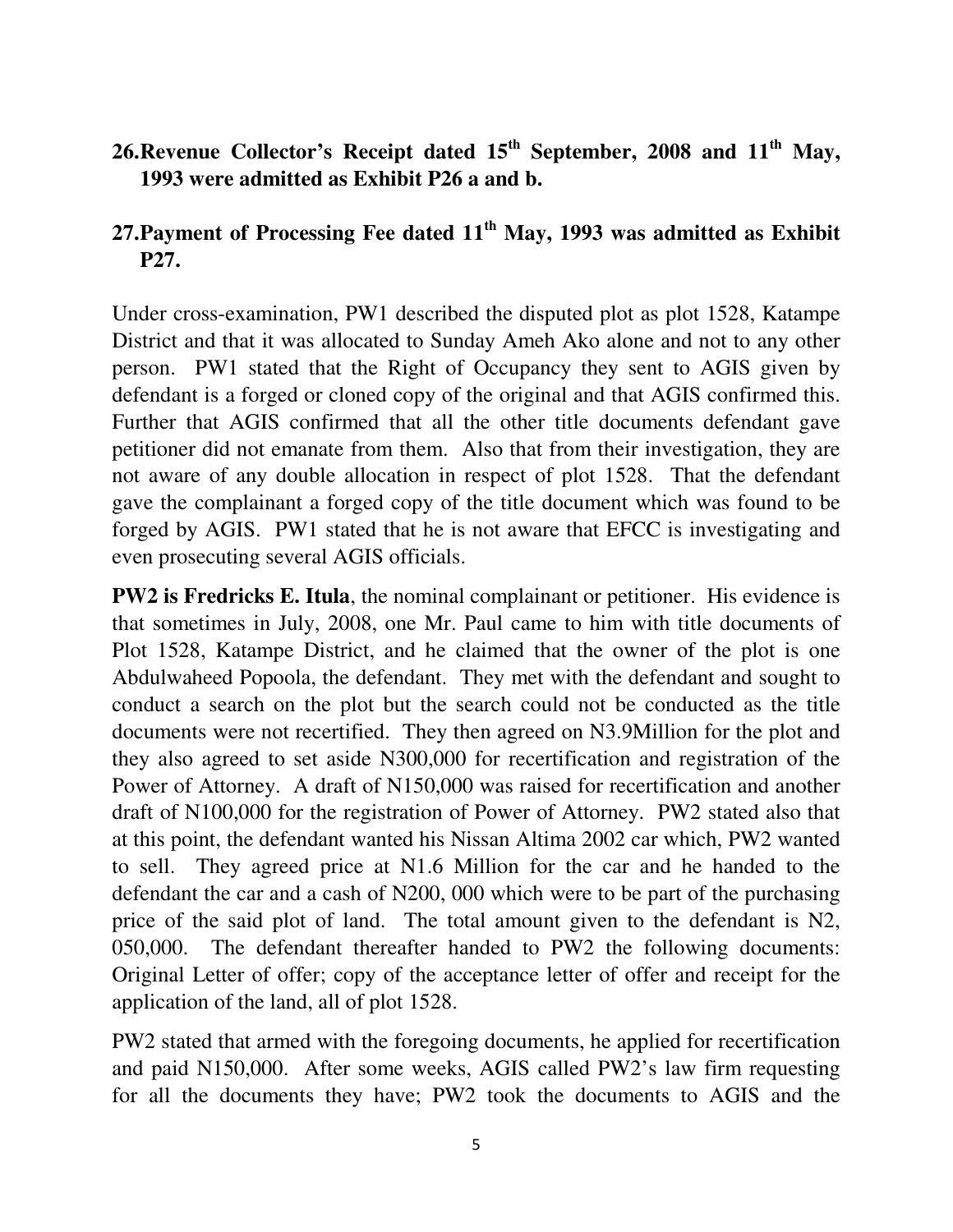documents were intercepted. That they even wanted to arrest him, but AGIS found out that he innocently bought the land. PW2 stated that on the  $10<sup>th</sup>$  November, 2008, AGIS wrote confirming these facts and said that:

- 1. The documents he had were forged and fake.
- 2. The original allottee, Sunday Ako Ameh was allocated the plot in 1993 and not 1996 as it appears the allocation given to him.
- 3. The original allottee had since recertified the documents.

PW2 stated that given the above and since he could not recover his money back, he petitioned EFCC. He identified the petition as Exhibit P1. EFCC invited him shortly and he gave his statement and gave copies of Deed of Assignment and other title documents to the EFCC. The said Deed of Assignment was in the name of Sunday A. Ako and PW2, and the defendant was a witness to the said document.

PW2 testified that he had never met Mr. Sunday A. Ako. PW2 looked at Exhibits P2, P3 and P4 which he presented to EFCC which were given to him by the defendant. He also looked at Exhibits P12, 14 and 15b which he is just seeing for the first time in court. PW2 stated that he had seen that Exhibit P2 is not the same with Exhibit P12, Exhibit P3 is not the same with Exhibit P14 and Exhibit P4 is not the same with Exhibit P15b. PW2 further stated that uptil now he could not get access to the said plot nor his money returned to him by the defendant. The Deed of Assignment between Sunday Ameh Ako and Fredrick Itula was admitted as Exhibit P28.

Under cross-examination, PW2 stated that he and the defendant presented the documents for recertification at AGIS and when it was found to be forged, the defendant disappeared. PW2 stated that he willingly signed the Deed of Assignment not knowing whether Mr. Sunday Ako exist; he only knows that the defendant claimed to speak with Mr. Sunday Ako.

**PW3 is Sunday Ameh Ako**. His evidence is that he is the original allottee and the real owner of plot 1528 Katampe District with File No. BN912 as contained on the offer letter dated  $26<sup>th</sup>$  October, 1993. He stated that he travelled from Makurdi to Abuja on the  $6<sup>th</sup>$  July, 2009 on the invitation of one Mr. Shola of EFCC in respect of plot 1528. On getting there he was asked if he owns plot 1528 Katampe District. He answered in the affirmative and he presented all his title documents, it was photocopied and the originals were handed back to him and he wrote a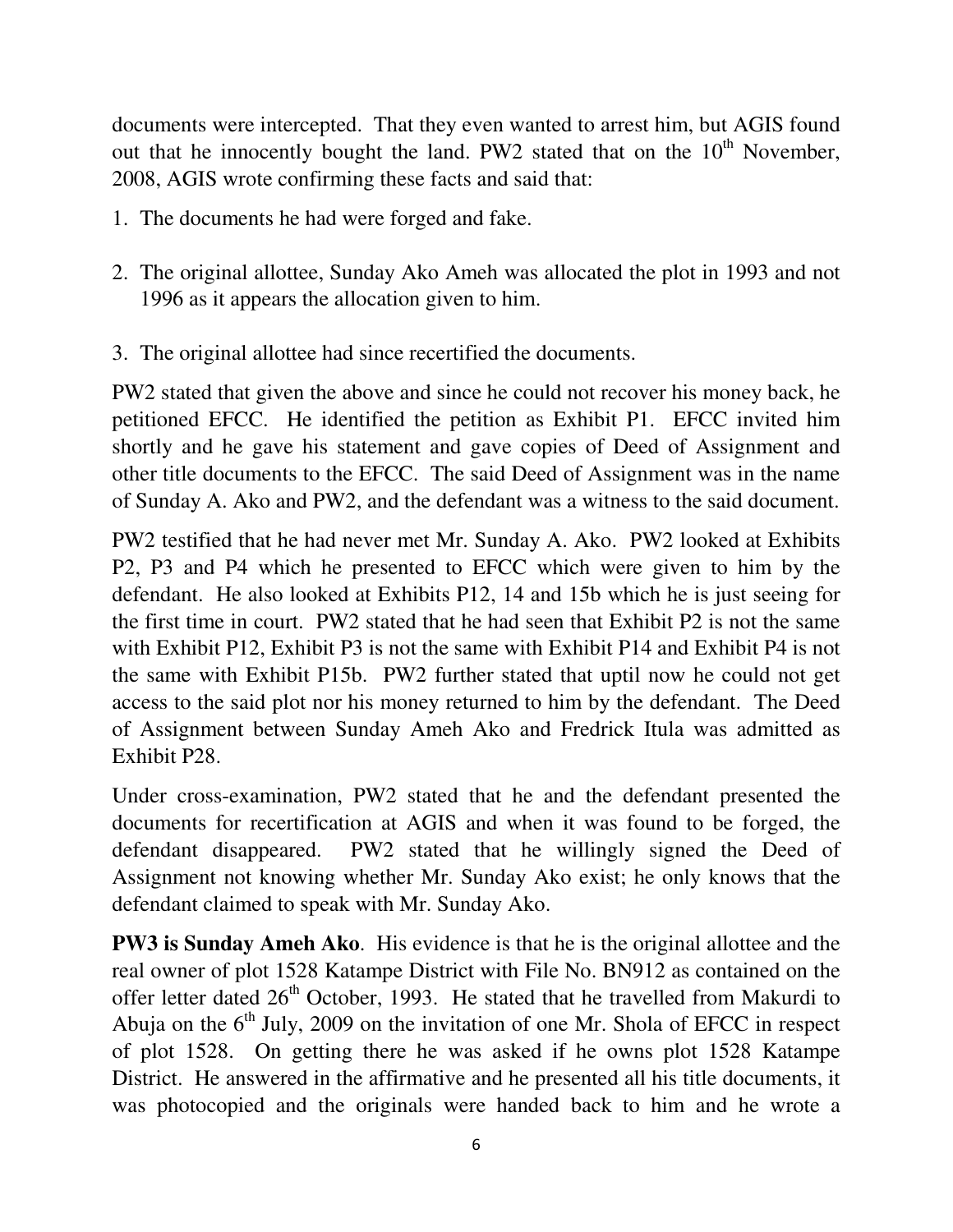statement. PW3 stated also that he was given only one allocation paper in respect of plot 1528 and he has never known or ever been in contact with one Alhaji Abdulwaheed Popoola, the defendant. He stated further that he never advertised the said plot of land for sale nor attempted to commission anybody to sell the land on his behalf. PW3 compared Exhibits P2 and P3 and all the original documents with him. PW3 further stated that he has never given copies of his land documents to anybody except the personnel of EFCC. He did not also execute any Deed of Assignment with any Barrister or any other person(s).

The following documents were tendered in evidence through PW3 thus:

- **1. The statement of Sunday Ameh Akoh (PW3) dated 6th July, 2009 was admitted as Exhibit P29.**
- **2. The Offer of Terms of Grant/Conveyance of Approval dated 6th October, 1993 was admitted as Exhibit P30.**
- **3. Recertification and Re-issuance of Certificate of Occupancy Acknowledgment was admitted as Exhibit P31.**
- **4. Acceptance of Offer of Grant of Occupancy dated 2nd November, 1993 was admitted as Exhibit P32.**
- **5. Revenue Collector's Receipt dated 13th September, 2009 was admitted as Exhibit P33.**
- **6. Revenue Collector's Receipt dated 11th May, 1993, the sum of N6,700 together with the payment of processing fee acknowledging the said sum were admitted as Exhibit P34 a and b.**

Under cross-examination, PW3 stated that he had heard of multiple allocations but never heard of multiple allocations with same names on them.

**PW4 is Tijani Sanusi**. His evidence is that he worked with the Legal Services Secretariat of FCDA between 2008 and 2009. He was later transferred to AGIS Lands Department as the Legal Adviser. He recalled that AGIS received a letter from EFCC asking for confirmation of a letter of offer and having received the said letter Exhibit P7 and all the attached documents and after going through their records, it was discovered that Exhibit P2 is forged and cloned and that the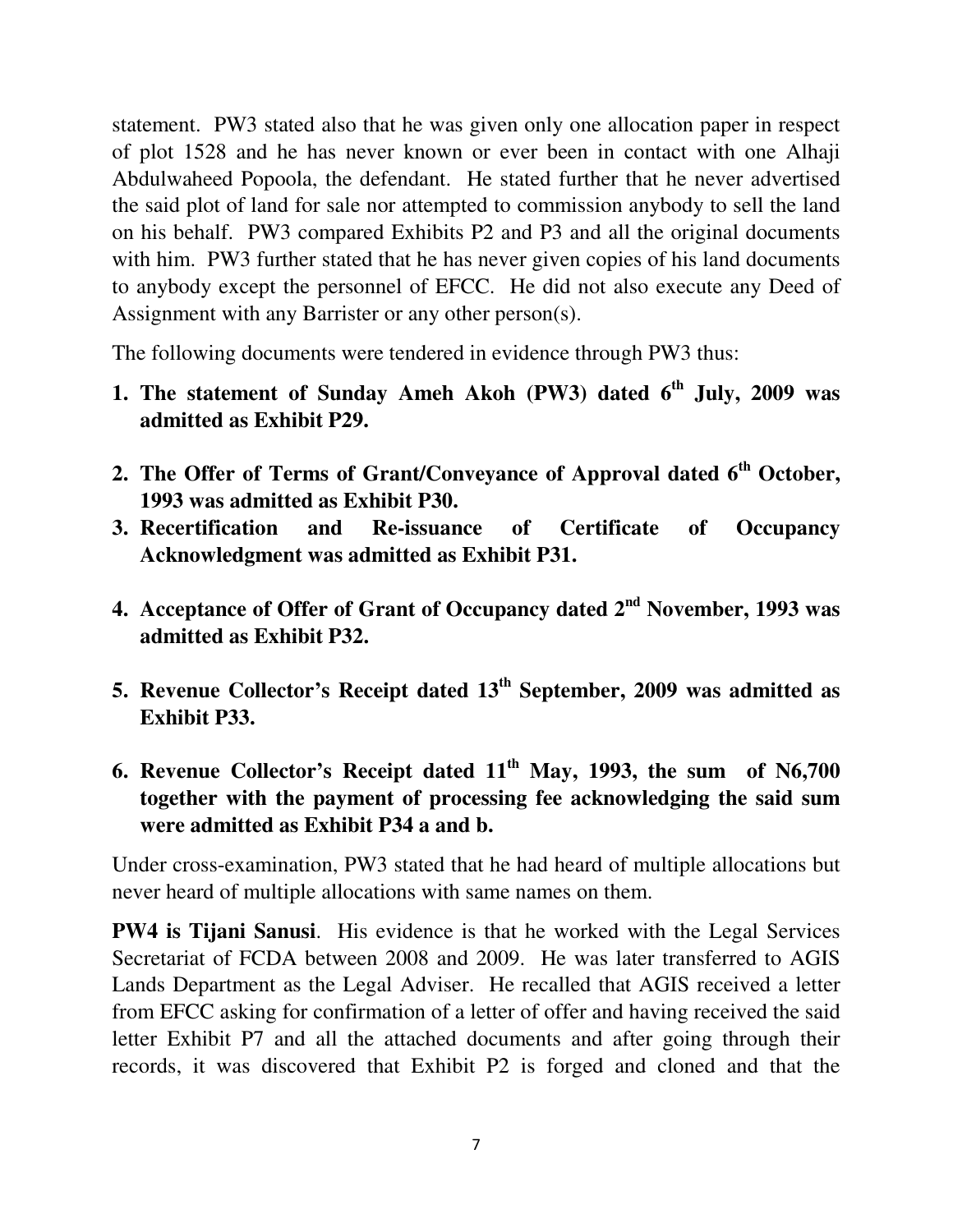documents did not emanate from AGIS or the Land Registry. They wrote back to EFCC of their findings. PW4 stated that Exhibit P2 is not in any file in AGIS.

Under cross-examination, PW4 stated that before the computerization of the system, there were instances of multiple allocation but not to the same person or the same name and he is not aware that any staff of AGIS including directors are facing criminal charges in court.

With the evidence of PW4, the prosecution finally closed its case.

The defendant never put in a defence despite the more than ample time given him to do so. It is important to state that this matter has dragged this long precisely because of the antics and dilatory tactics of the defendant. He initially jumped bail which led to a revocation of same. When he was arrested, he then feigned that he had a very serious and terminal ailment and produced a medical report from Lagos University Technology Hospital (LUTH) which stalled proceedings for a considerable period of time before it was later determined that the ailment was a ruse when he was arrested again and prosecuted in another court on a different charge. The prosecution informed court that he was granted bail in the other court and that he jumped bail. The defendant however never appeared in this court again thereby frustrating proceedings. The court was thus compelled to have recourse to the provision of **Section 352 (4) of the Administration of Criminal Justice Act (ACJA) 2015** to proceed with hearing in the absence of the defendant and in the absence of reasonable explanation for his absence.

It is only apposite to add that despite the absence of defendant, his counsel however appeared constantly in court. Accordingly, with the closure of the case of prosecution, counsel for the defendant sought for an adjournment to open his defence. The matter was adjourned at his instance but counsel never appeared in court again despite service of hearing notices. The defence was then foreclosed and parties ordered to file their final address. Learned counsel to the defendant here too, elected or chose not to file an address.

The written address filed on behalf of the prosecution by **T.N Ndifon** of counsel dated 2<sup>nd</sup> March, 2017 and filed same date in the Court's Registry raised one issue as rising for determination to wit:

**"Whether from the quantum of evidence adduced by the prosecution and exhibits tendered, it could be said it has discharged the burden on it by**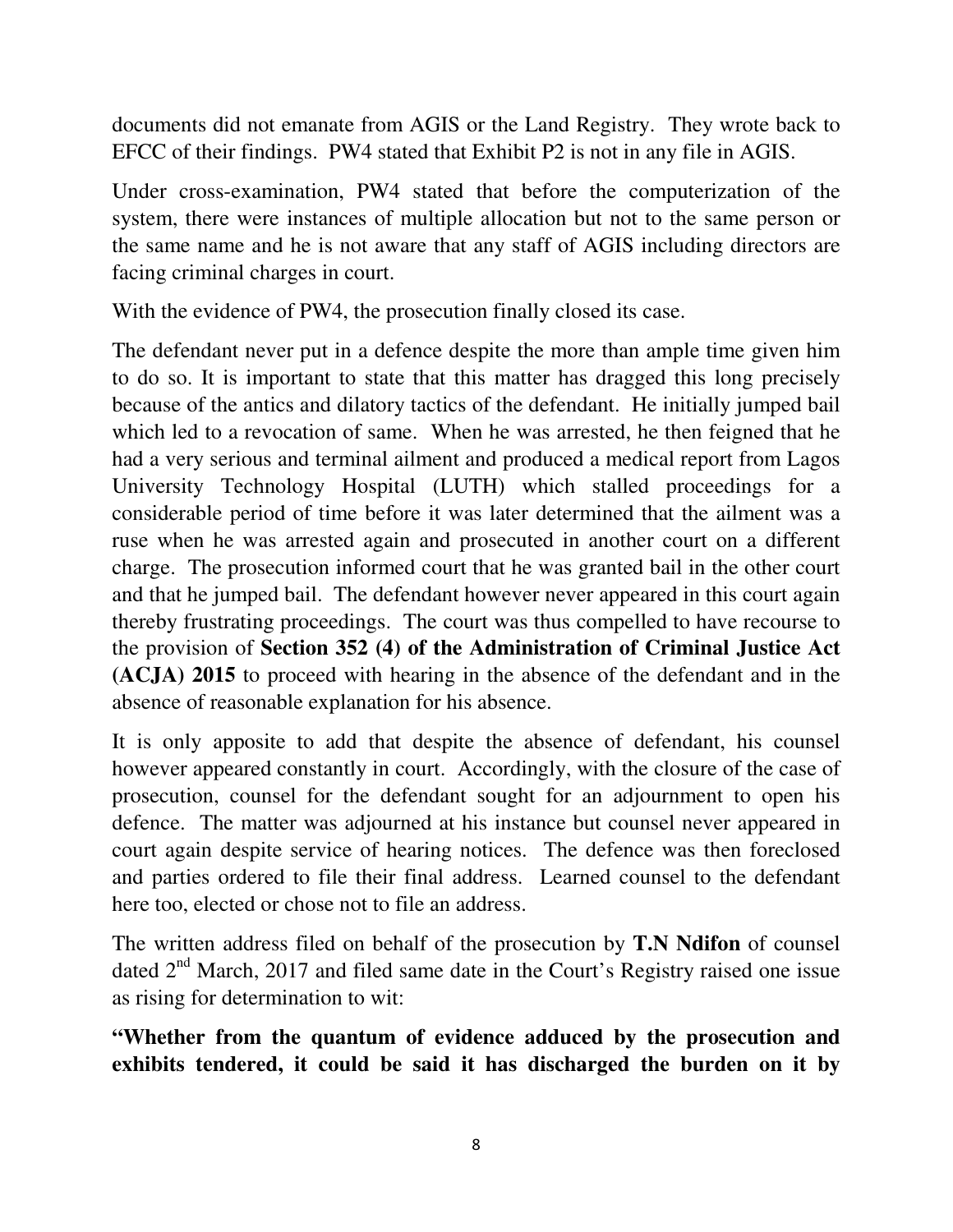### **proving the offences for which the defendant is charged beyond reasonable doubt."**

The above issue raised by the prosecution captures the crux of the issue that the court will shortly resolve. I have carefully considered the charge in this matter, the evidence adduced by parties and the written address filed by the learned counsel to the prosecution herein to which I may refer to in the course of this judgment where necessary. It seems to me that the single issue for determination in this matter and which requires the most circumspect of consideration is whether the prosecution has proved the charge against the defendant beyond reasonable doubt to warrant a conviction for the offences charged.

Now, it is not a matter for dispute that the charge defendant is facing involves the alleged commission of crimes. Under our criminal justice system and here all parties are in agreement, the burden or onus is clearly on the prosecution to prove the guilt of the defendant beyond reasonable doubt. See **Section 135(1) of the Evidence Act.** The position of the law, as provided for by **Section 135(2) and (3) of the Evidence Act,** needs restatement, that the burden of proving that any person has been guilty of a crime or wrongful act is, subject to **Section 139 of the Act,** on the person who asserts it; and that if the prosecution proves the commission of a crime beyond reasonable doubt, the burden of proving reasonable doubt is shifted on to the Accused person.

In shedding more light on the statutory responsibility and expectation of the prosecution to prove its case beyond reasonable doubt, the Supreme Court held in **Mufutau Bakare V. The state (1987)3 SC 1 at 32,** per Oputa, JSC (now late) as follows:

**"Proof beyond reasonable doubt stems out of a compelling presumption of innocence inherent in our adversary system of criminal justice. To displace this presumption, the evidence of the prosecution must prove beyond reasonable doubt, not beyond the shadow of any doubt that the person accused is guilty of the offence charged. Absolute certainty is impossible in any human adventure including the ministration of criminal justice."** 

See also **Lortim V. State (1997)2 N.W.L.R (pt.490)711 at 732; Okere V. The State (2001)2 N.W.L.R (pt.697)397 at 415 to 416; Emenegor V. State (2009)31 W.R.N 73; Nwaturuocha V. The State (2011)6 N.W.L.R (pt.1242)170.**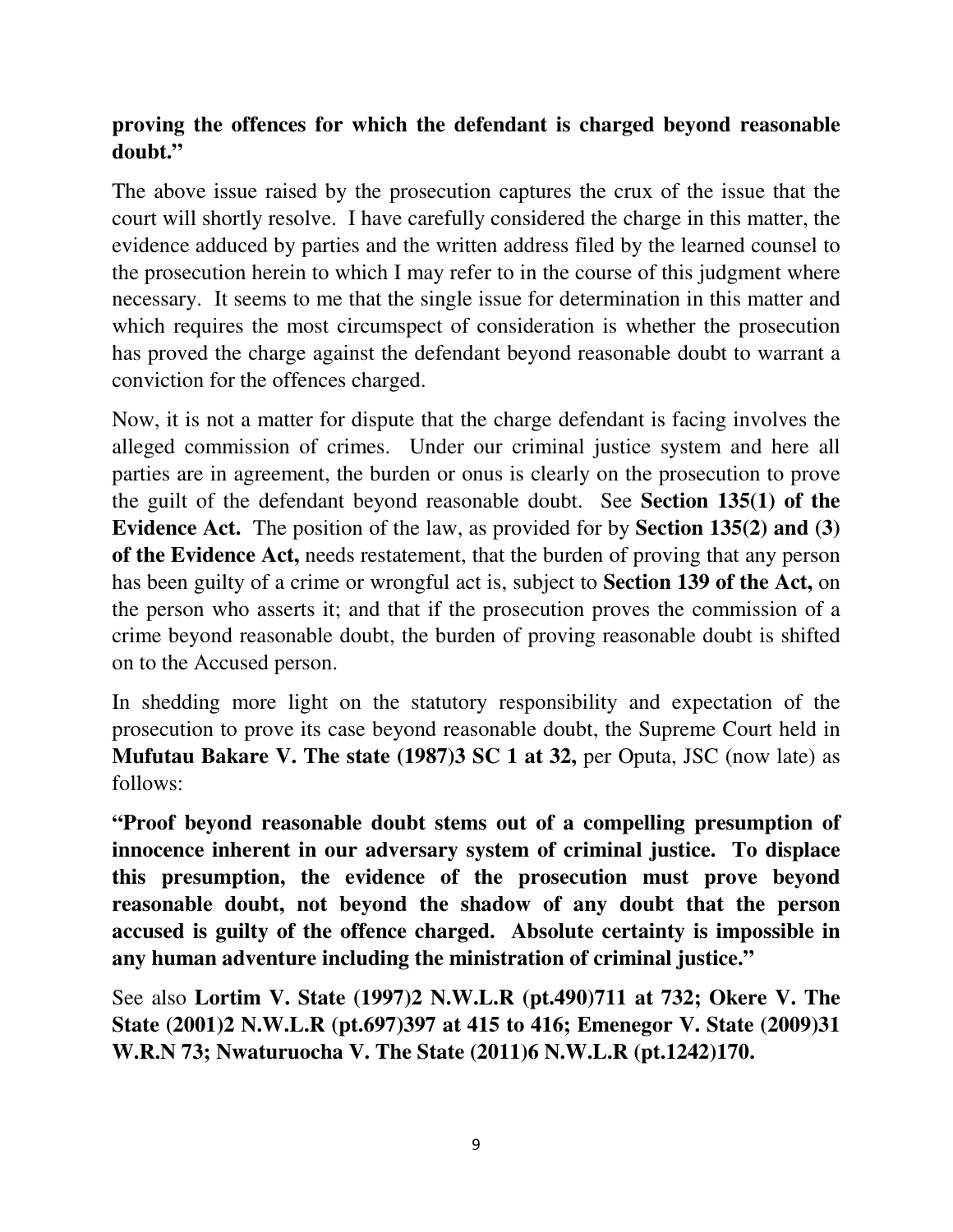It is also well settled that in a criminal trial, the prosecution could discharge the burden placed on it by the provisions of **Section 135(2) and (3) of the Evidence Act,** to prove the ingredients of an offence, and invariably the guilt of an Accused Person beyond reasonable doubt, in any of the following well established and recognized manners, namely:

- 1. By the confessional statement of the accused which passes the requirement of the law; or
- 2. By direct evidence of eye witnesses who saw or witnessed the commission of the crime or offence; or
- 3. By circumstantial evidence which links the Accused Person and no other person to or with the commission of the crime or offence charged.

## See **Lori V. State (1980)8 8-11 SC 18; Emeka V. State (2011)14 N.W.L.R (pt.734)668; Igabele V. State (2006)6 N.W.L.R (pt.975)100.**

Being therefore mindful of the well settled principles as espoused in the authorities cited in the foregoing, I shall proceed to examine the instant charge in the light of the evidence adduced by the prosecution in order to determine whether or not the prosecution has established the charges against the defendant beyond reasonable doubt.

I now proceed to consider the counts in relation to the evidence on records and in the process determining whether the required legal threshold of proof was met.

Now under **COUNT 1**, the defendant is charged with the offence of obtaining money under false pretence contrary to **Section 1(1)(a) of the Advance Free Fraud Act** and punishable under **Section 1(3) of the same Act**.

It may be necessary to at this stage state the relevant full provision of **Section 1of the Act** to enable a full appreciation of its import and application. The section provides thus:

### **"1. Notwithstanding anything contained in any other enactment or law, any person who by any false pretence and with intent to defraud…**

**(a) obtains, from any other person, in Nigeria or any other country for himself or any other person; or**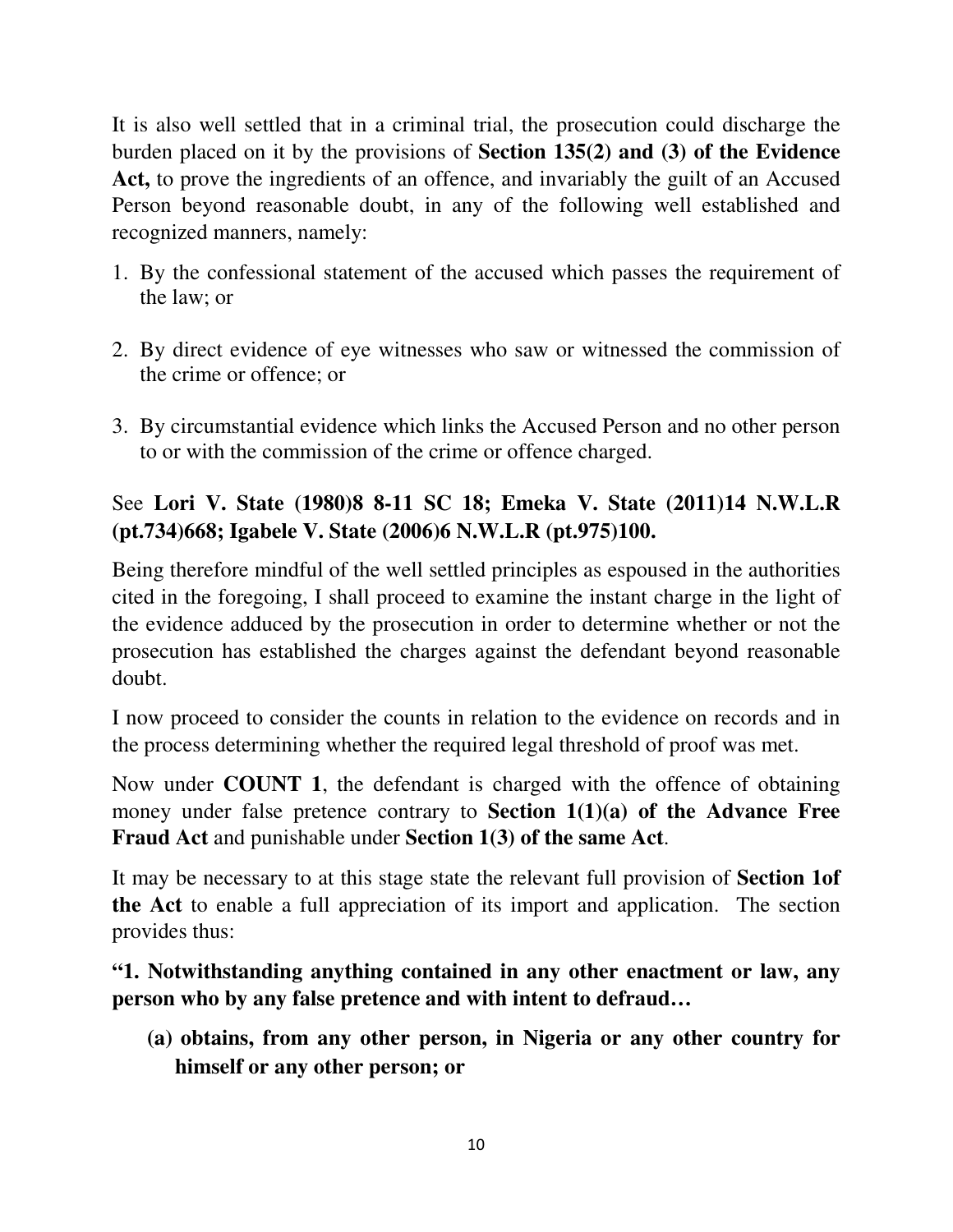- **(b) induce any other person, in Nigeria or any other country, to deliver to any person; or**
- **(c) obtains any property, whether or not the property is obtained or its delivery is induced through t he medium of a contract induced by the false pretence, commits an offence under this Act."**

The above provision appears to me clear. In understanding its correct import, it is important to situate what false pretence connotes. **Section 20 of the same Act** defines false pretence as follows:

**"false pretence" means a representation, whether deliberate or reckless, made by word in writing or by conduct, of a matter of fact or law, either past or present, which representation is false in fact or law, and which the person making it knows to be false or does not believe to be true."** 

Learned counsel to the prosecution has in his address and relying on the above provisions and decided cases set out the key ingredients needed to be established in proof of this count. In **Ijuaka V. C.O.P (1976) 6 SC 99**, the Supreme Court instructively stated as follows:

**"In order that a person may be convicted of that offence, it has been said hundreds of times that it is necessary for the prosecution to prove to the satisfaction of the jury that there was some mis-statement which in law amounts to a pretence, that is, a mis-statement as to existing fact made by the accused person; that it was false and false to his knowledge; that it acted upon the mind of the person who parted with the money; that the proceeding on the part of the accused person was fraudulent. That is the only meaning to apply to the words with intent to defraud."** 

Having delineated from the above decision, the necessary elements of the offence, the simple, albeit delicate task and I have already alluded to it, is to examine the evidence led by the prosecution witnesses in the light of the legal ingredients required to establish the offence for which the defendant was charged. It is settled that the before a conclusion can be arrived at that an offence has been committed by an accused person, the court must look for the ingredients of the offence and ascertain critically that the acts of the accused person come within the confines of the particulars of the offence charged. See **Amadi V. State (1993)8 NWLR (pt.314) 646 at 664.**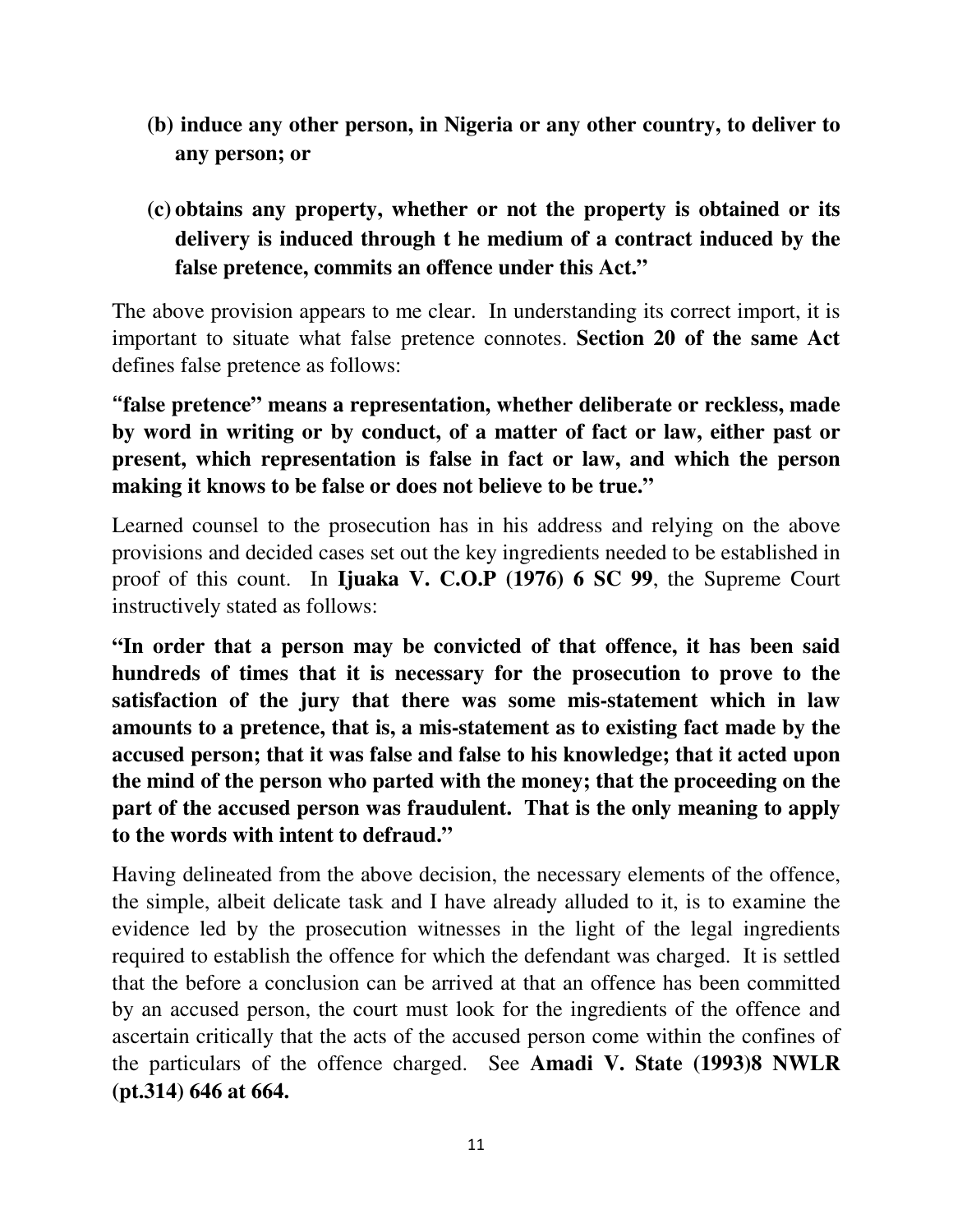I had at the beginning of this judgment deliberately and in extenso stated the substance of the evidence of the prosecution witnesses.

Now on the evidence which is essentially unchallenged as there is nothing on the other side of the aisle or scale of justice, it is not a matter for dispute that the defendant presented himself to one Barrister Fredricks E. Itula, PW2 that he is the owner of plot 1528 Katampe District, Abuja, with File No. or Right of Occupancy **No. MFCT/LA/90/BN.912**. It is common ground on the evidence that the defendant witnessed and signed a Deed of Assignment admitted in evidence as **Exhibit P28** purporting to have transferred and assigned his interest in the said land to PW2 for valuable consideration. It is also in evidence that Mr. Sunday Ameh Ako PW3 whose name is mentioned in Exhibit P28 and who is the genuine owner of plot 1528 said he is not aware of Exhibit P28 as he is seeing it for the first time in court, and that he never made nor signed same. Furthermore that he never commissioned anybody to sell his land. It is similarly not disputed that Exhibit P2 which is the same with Exhibit P17 being the document the defendant gave to the norminal complainant in respect of the said land was intercepted by AGIS and they established that it is a forged document. It is also proven in evidence that Exhibits P3 and P4 being also documents the defendant gave to the PW2 are forged documents.

These documents Exhibits P2, P3, P4 and P17 are not from Mr. Sunday Ameh Ako as they were purported to have been made in 1996. It is in evidence that the authentic and genuine documents in respect of plot 1528 Katampe District, Abuja, with File No. or Right of Occupancy No. MFCT/LA/90/BN.912 in favour of Nr. Sunday Ameh Ako were made in 1993 and not 1996. See **Exhibits P12, 14, P15(b), P24, P25, P26(b), P30, P32 and P34(a)**. It is in evidence that when the defendant obtained the sum of N2, 050,000.00 (Two Million and Fifty Thousand Naira) in cash and kind from the nominal complainant PW2, the defendant presented **Exhibits P2, P3, P4 and P28** to PW2 as documents in respect of plot 1528 Katampe District, Abuja, claiming same to be his land which he knew is false since on the evidence, he was never allocated the plot by the issuing authority and he never bought same from the lawful allottee, PW3.

The unchallenged evidence of PW1, PW2, PW3 and PW4 show conclusively that the disputed plot 1528 was never at anytime allocated to the defendant but PW3 and that the documents of title defendant used as the basis for selling to PW2 were all found not be genuine. The defendant therefore at the time he was making the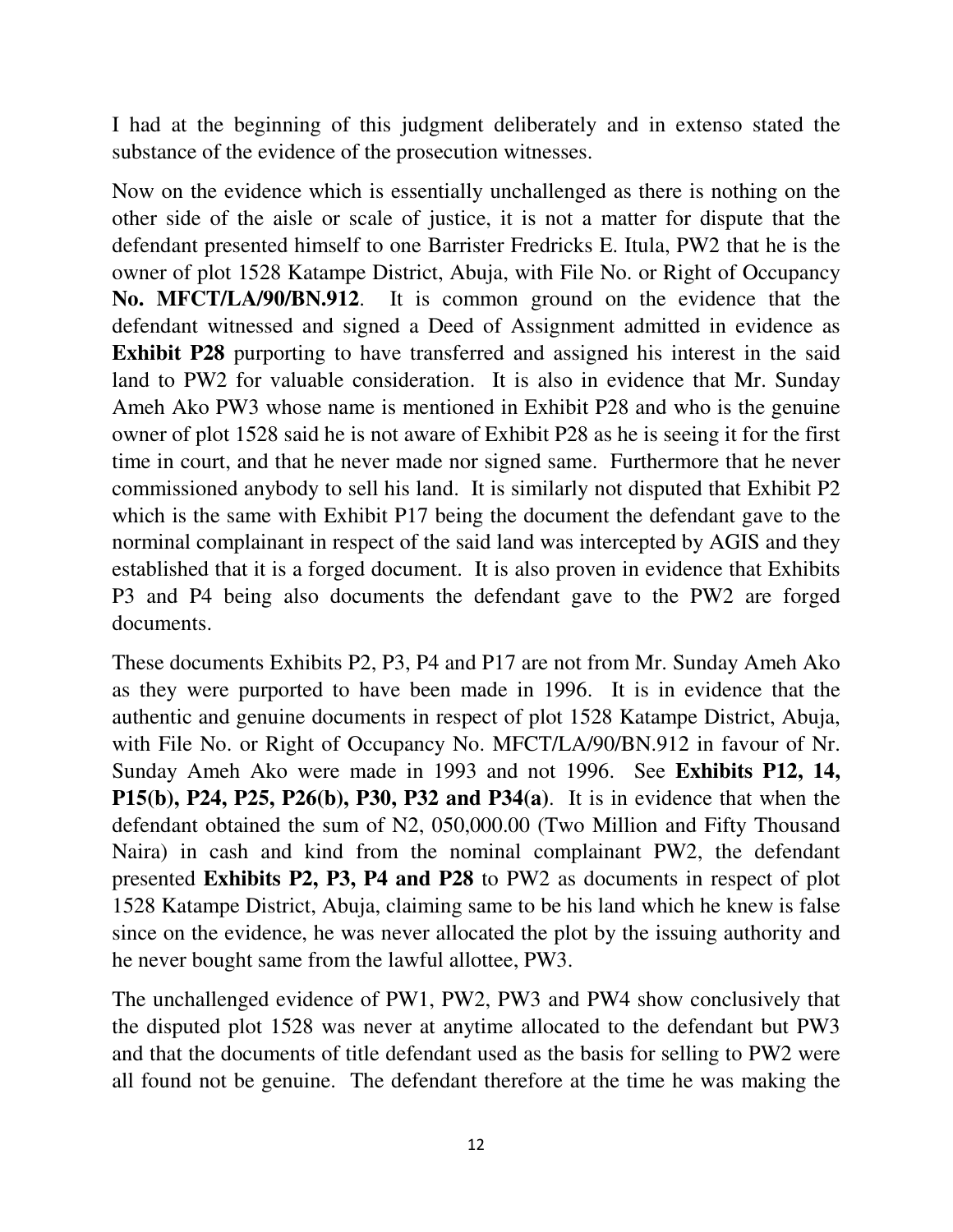transaction to sell plot 1528 to PW2 for value proceeded on a false premise, to wit; that his documents were not genuine to his knowledge but held them out as such to obtain value from an innocent third party.

I have no difficulty on the unchallenged evidence in holding that the defendant obtained the sum of N2, 050,000 in cash and kind from PW2 on the false pretence that he is the owner of plot 1528 within Katampe District Abuja, covered by Right of Occupancy No. MFCT/LA/90/BN912 dated 2nd September, 1996 which he knew to be false.

As stated earlier, the narrative of all the prosecution witnesses were not in any way challenged or undermined and in law, they are deemed as admitted. As a logical corollary, I hold that with respect to Count 1, the prosecution has proved the offence against the defendant beyond reasonable doubt. Accordingly I find the defendant Guilty on Count 1 of the charge.

Under **COUNT 2**, the defendant is charged with the offence of forgery contrary to **Section 363 of the Penal Code** which provides as follows:

**"Whoever makes any false document or part of a document, with intent to cause damage or injury to the public or to any person to support any claim or title or to cause any person to part with property or to enter into any express or implied contract or with intent to commit fraud or that may be committed, committed, commits forgery; and a false document made wholly or in part by forgery is called a forged document."** 

It may be apt to also refer to **Section 362 (a) of the Penal Code** which provides thus:

**"A person is said to make a false document:** 

**(a) who dishonestly or fraudulently makes, signs, seals or executes a document or part of a document or makes any mark denoting the execution of a document with the intention of causing it to be believed that such document or part of a document was made, signed, sealed or executed by or by the authority of a person by whom or by whose authority he knows that it was not made, signed, sealed or executed or at a time at which he knows that it was not made, signed, sealed or executed…"**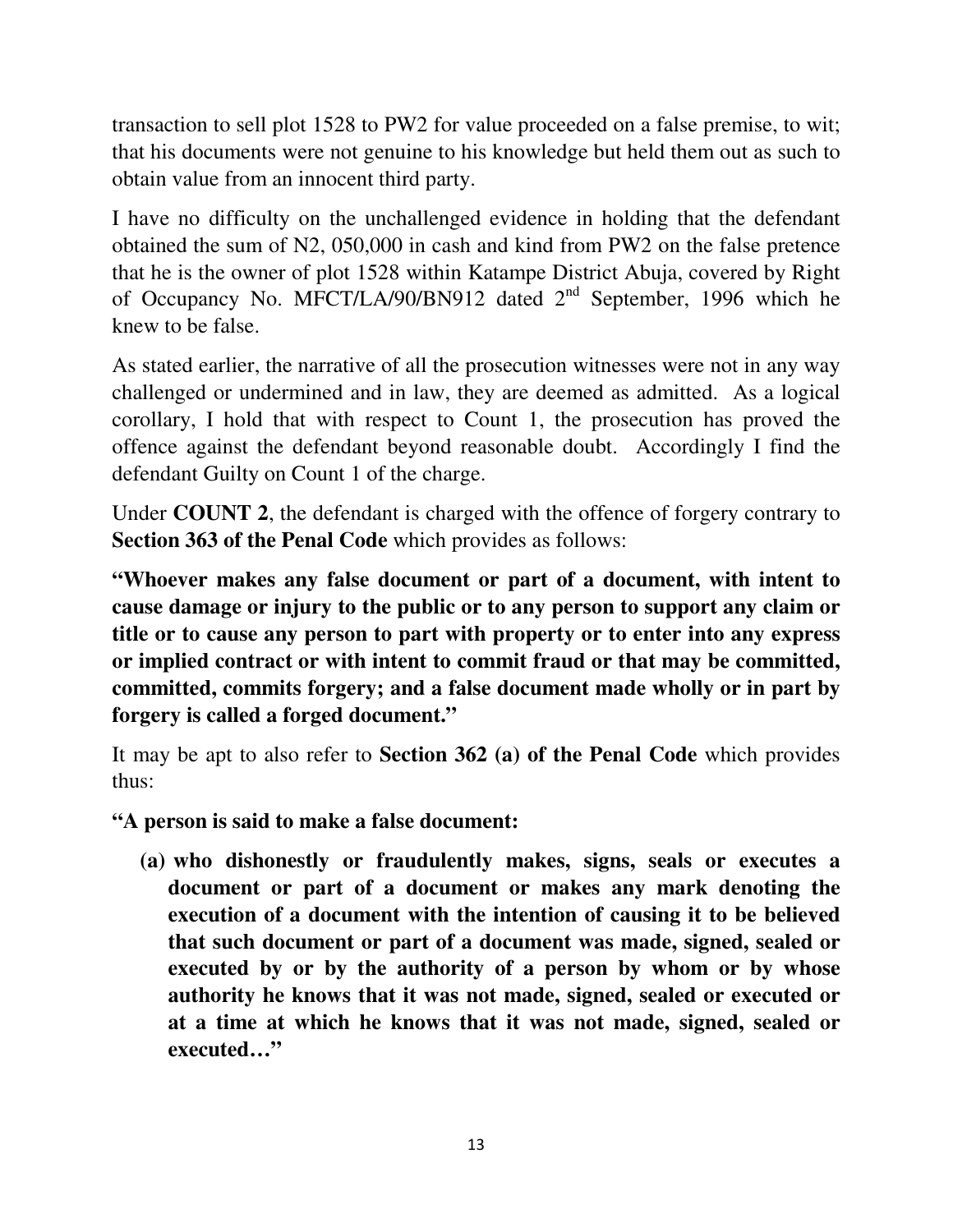The above provisions are clear. Here again, learned counsel has also in his address set out the ingredients of the offence of forgery as follows:

- (a) That there is a document or writing;
- (b) That the document or writing is forged;
- (c) That the forgery is by the accused person;
- (d) That the accused person knows that the document or writing is false;
- (e) That he intends the forged document to be acted upon to the prejudice of the victim in the belief that it is genuine.

### See the case of **Amadi V. FRN (2008) 18 NWLR (pt.1119) 259 at 277-278 paras: H-B.**

In this case and from the evidence, the document subject of this charge is the Ministry for Federal Capital Territory, Abuja, Offer of Terms of Grant/Conveyance of Approval of Statutory Right of Occupancy dated 2nd September, 1996 in respect of plot 1528 Katampe District, with File No. BN.912, in favour of Mr. Sunday Ameh Akoh purportedly issued by Department of Land, Planning and Survey of Ministry for Federal Capital Territory, Abuja. It is in evidence that the said Offer of Terms of Grant/Conveyance of Approval of Statutory Right of Occupancy in favour of Mr. Sunday Ameh Ako purportedly issued by Department of Land, Planning and Survey of Ministry for Federal Capital Territory, Abuja and admitted in evidence as Exhibits P2 and P17 are forged. It is also in evidence that the said Exhibit P2 which is the same with Exhibit P17 was given to the nominal complainant Fredricks E. Itula (PW2) by the defendant for a consideration of N2, 050,000.00. It is equally in evidence that the said Exhibit P2 which is the same with Exhibit P17 did not emanate from AGIS Land Registry and neither was it made and issued by Department of Land, Planning and Survey of Ministry for Federal Capital Territory, Abuja. It is also in evidence that the purported original of the said Exhibits P2 and P17 given to PW2 by the defendant, was intercepted by AGIS in the course of PW2 trying to carry out re-certification of the document. The evidence of PW1, PW2, PW3 and PW4 respectively confirms the above material facts.

Now adverse to the documents defendant gave to PW2 as the right of offer of the disputed plot, the issuing authority produced Exhibits P12, P24 and P30 (which are one and the same documents but Exhibit P30 is the original) as the genuine offer of Terms of Grant/Conveyance of approval of Statutory Right of Occupancy dated 26<sup>th</sup> October, 1993 in respect of plot 1528 in favour of Mr. Sunday Ameh Akoh,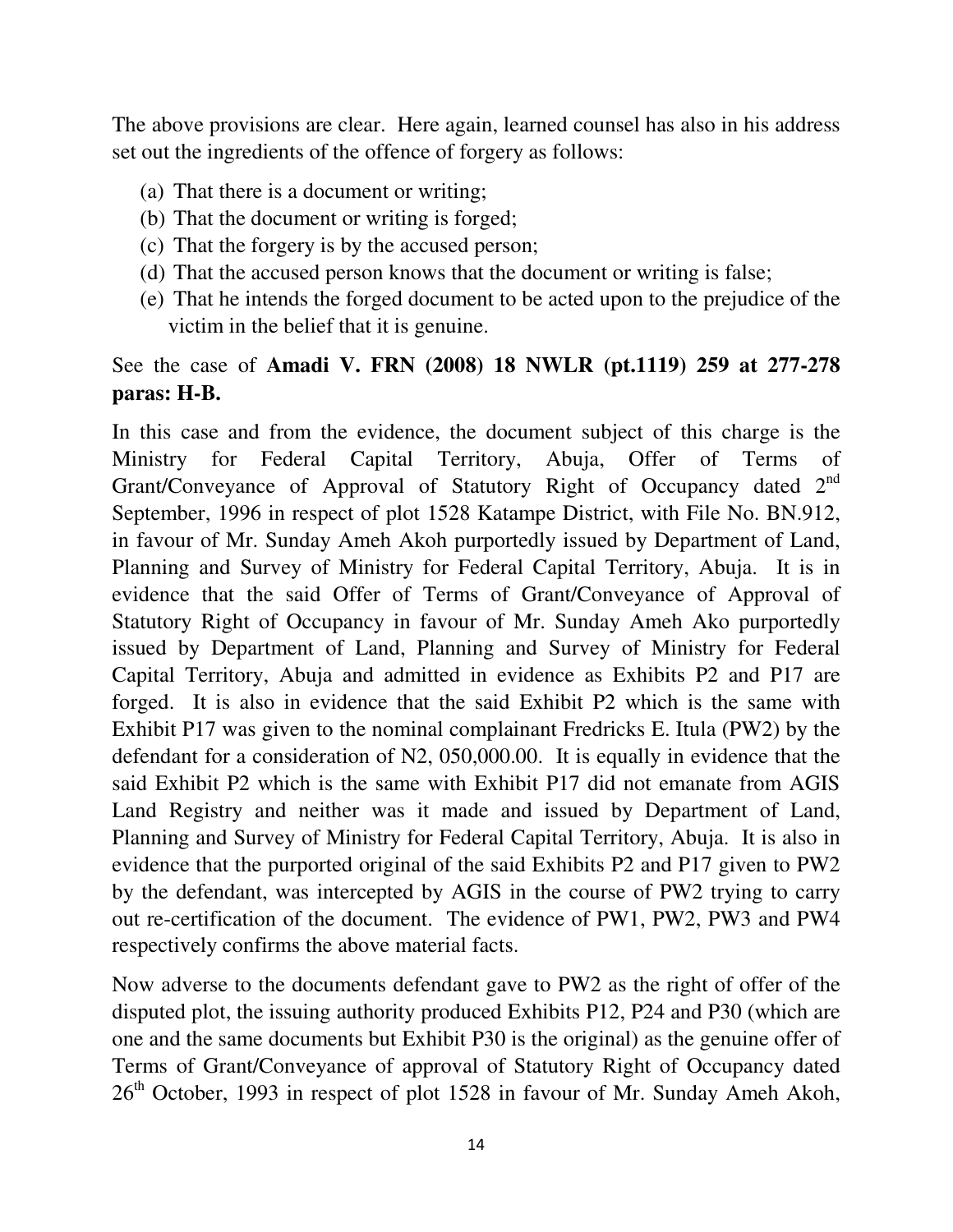PW3. On the evidence, PW4 from AGIS or issuing authority stated categorically that it is the only recognised lawful allocation on the disputed plot. The owner PW3, stated that he never sold or transacted business over the land with defendant and infact does not even know him. The critical question then is how did defendant come about this letter of offer he sold to PW2 which on the unchallenged evidence of PW1, PW2, PW3 and PW4 is not genuine but forged. The defendant did not proffer evidence of how he came about his own letter of offer over plot 1528.

It is trite law that where an alleged maker of a document raises the issue of forgery, the onus is on the person asserting that same was made by the other person to prove due execution; in other words, where the alleged maker of a document denied making it, the person alleging that the other is the maker must prove same creditably. See **Fatunde V Onwoamanam (1990) 2 N.W.L.R (pt.132) 322 at 334 para: C**. See also the case of **Carlen (Nig.) Ltd. V UNIJOS (1994) 1 N.W.L.R (pt.323) 631 at 666.**

In this case, the **issuing authority** of all lands in the Federal Capital Territory vide Exhibit P8 stated that Exhibits P3, t he offer letter which is the same as Exhibit P17 which defendant gave to PW2, the norminal complainant for value is a **"cloned copy"** and forged. As already alluded too, they confirmed that Exhibit P30, the offer letter dated 25th October, 1993 and issued in favour of Mr. Sunday Ameh Ako (PW3) is genuine and confirms his ownership of the disputed plot 1528.

It may be apposite at this point to draw attention to the confessional statement of defendant admitted as Exhibit P9. In the statement, the defendant stated that he bought the land from an agent in AMAC and that all efforts he made to recertify the plot and sell same was in vain, before he met one Mr. Paul who introduced him to one Barrister Fredricks Itula (PW2) who said he was interested in buying the said plot. It is therefore crystal clear, that the defendant knew that Exhibit P2 is fake and or forged and that he did not get same directly from the Department of Land of the Ministry of Federal Capital Territory, Abuja or from PW3 Mr. Sunday Ameh Ako, the real and authentic owner of Exhibit P30 which explains the failed attempt at recertification.

It is trite law that extra judicial statements made by a person, are admissible in evidence at the trial of the person, and if it is evident that they were made voluntarily by the person, as in the instant case, such evidence become admissible against him. See **Amala V State (2004) 12 NWLR (pt.888) 520 at 549.** In law, a confession in criminal procedure is like an admission in civil proceedings. It is the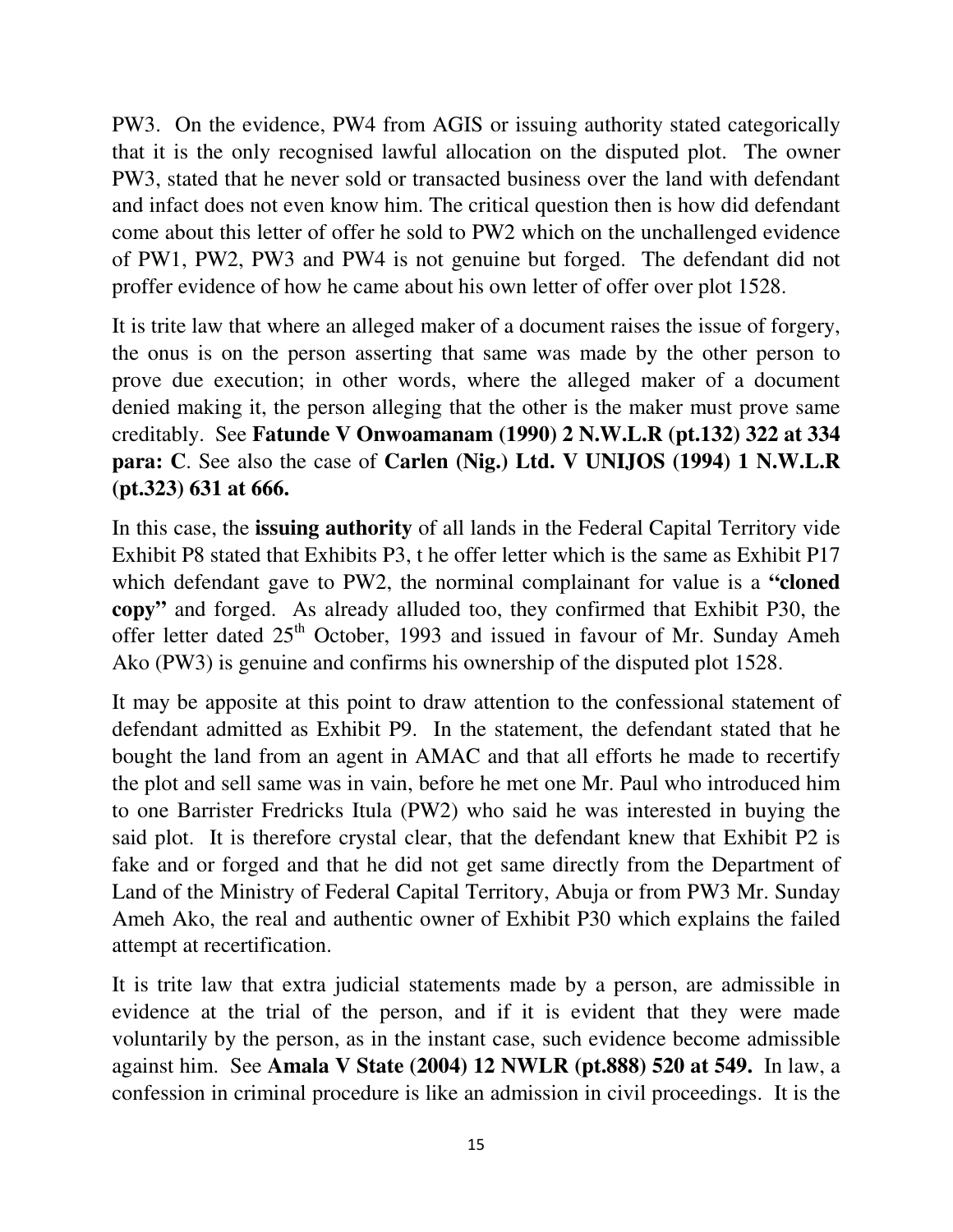strongest evidence of guilt on the part of an accused person as already alluded to. It is stronger than the evidence of an eye witness because the evidence comes out of the "horses' mouth", who is the accused person. There is no better evidence and there in no need for further proof, since what is admitted needs no further proof. See **Akpan V The State (2008) 14 NWLR part 1106 page 72.**

In the instant case, it is not in dispute that the defendant was in possession of Exhibits P2 and P17 which is the purported original letter of offer he gave to the nominal complainant and which was intercepted by AGIS for being a cloned and forged document. Exhibit P1 and the attachments thereto and Exhibit P8 confirms this position. The evidence of PW1, PW2, PW3 and PW4 which I have repeatedly referred corroborates this position in all material particulars. In **Agwuna V Attorney General of the Federation (1995) NWLR (pt.396) 418 at 438 paras. G-H**, the Supreme Court hold thus:

**"…it is certainly not the law that only the person who manually write or signs a forged document that may be convicted for the forgery of the document. The law is settled that all persons who are participies criminis, whether as principals in the first degree or as accessories before or after the fact to a crime are guilty of the offence and may be charged and convicted with the actual commission of the crime. Parties, participies criminis to a crime, include inter alia every person who actually does the act or makes the omission which constitutes the offence, person who aid, abet or assist them in the commission of the offence or who counsel or procure others to commit the offence or knowingly give succour or encouragement to the commission of the crime or who knowingly facilitate the commission of the offence."** 

I need not add to the above. In the absence of any counter evidence from the defendant, the conclusion I have arrived at with respect to Count 2 is that the prosecution has credibly established the offence of forgery under Count 2 and I accordingly find the defendant guilty as charged.

Under **COUNT 3** which flows from Count 2, the defendant is charged with fraudulently using the same title document he gave PW2 as genuine and emanating from the Department of Land, Planning and Survey FCT which he knew to be forged contrary to **Section 366 of the Penal Code**.

Now **Section 366 of the Penal Code** provides as follows: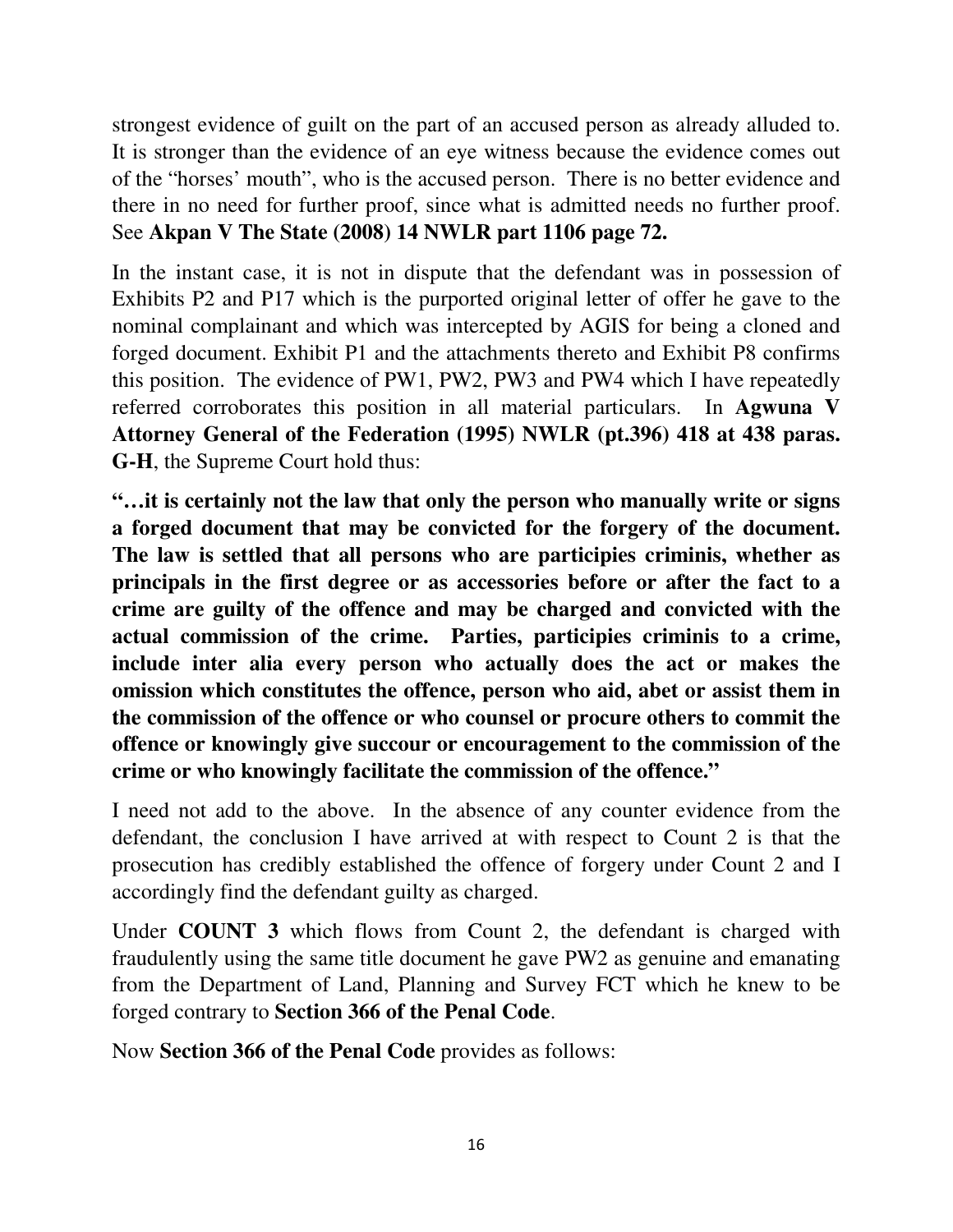**"Whoever fraudulently or dishonestly uses as genuine any document which he knows or has reason to believe to be a forged document, shall be punished in the same manner as if he had forged such document."**

**Section 16 of the Penal Code** provides thus:

## **"A person is said to do a thing "dishonestly" who does that thing with the intention of causing a wrongful gain to himself or another or of causing loss to any other person."**

The above provisions are clear. Now in our consideration of the evidence on Count 2, I held that the document of title or the offer of conveyance, Exhibits P2 and P17 which defendant offered to PW2 as genuine documents of title were forged and or are not genuine. The documents were not issued by the issuing authority and indeed by Exhibit P8, they stated that the documents are **"cloned"** and not the original. The documents were also not given to him by the lawful allottee of plot 1528, the PW3.

On the evidence, there was clearly no basis for the defendant to have sold plot 1528 to PW2 or indeed to anybody on the basis of the forged Exhibit P2 and or P17. You cannot sell or give out what you don't own. In the circumstance, the defendant gave the said offer letter, P2 and P17 dishonestly with the intention of causing wrongful gain to himself (here he got over N2 Million naira) and loss to another (PW2) particularly here when he knew that the documents are not genuine but he held them out as genuine to PW2 who parted with a huge amount in return for nothing in real terms.

It is trite law that a person who uses or possesses or deals with a forged document is guilty of forgery even if he is not the maker. And that the absence of evidence of a hand writing or any expert in the case of forgery is not prejudicial to prosecution's case where the document and the accused are strongly linked. And where there is a very strong connecting link between the accused and the document to the extent that the circumstances establish the commission of the alleged offence by the accused, the court is entitled to draw the inference circumstantially that the accused was the author of the document and therefore the author of the crime, like in the instant case. See the case of **Akinbisade V The state (2006) 17 N.W.L.R (pt.1007) 187 or (Criminal Appeal Cases) Vol. 3 at 31.** 

On the whole, Count 3 was established by the prosecution and I accordingly find the defendant guilty as charged.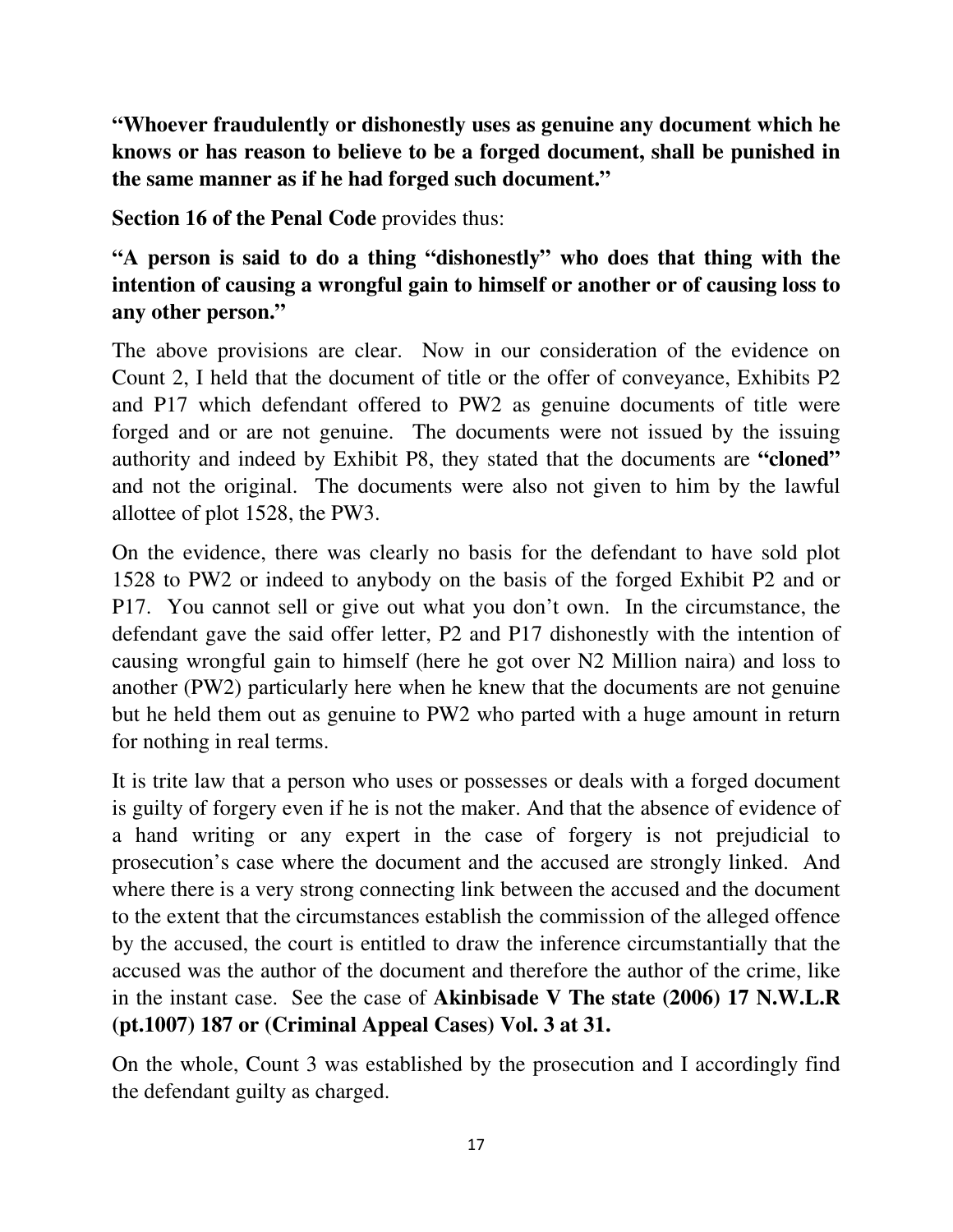Like count 2, **Count 4** charges the defendant with the offence of fraudulently making a false document or forgery contrary to **Section 363 of the Penal Code** and punishable under **364 of the same Act.**

I had earlier explained the import of the provision of **Sections 363 and 362(a) of the Penal Code** and the necessary elements that must be proved to sustain the charge of forgery. I need not repeat myself again. On the evidence, the document subject of this count is the Revenue collectors receipt dated  $21<sup>st</sup>$  August, 1996 purported to have been issued to Mr. Sunday Ameh Ako (PW3) by the FCT acknowledging payment of N21, 000 land form and processing fee. This document was admitted in evidence as Exhibit P4 and it was part of the documents defendant issued to the norminal complainant as genuine documents for the sale of Plot 1528. As we have repeated in this judgment, the sale was for consideration and the defendant received the sum of N2,050,000 (Two Million and Fifty Thousand Naira) in cash and kind for the sale.

Now from the unchallenged evidence of prosecution witnesses, this Revenue Receipt purported to have been issued in favour of Mr. Sunday Ameh Ako on 21<sup>st</sup> August, 1996 did not emanate from the Federal Capital Development Authority. Indeed the genuine Revenue collectors receipt issued in favour of Mr. Sunday Ameh Ako for land processing fee is dated  $11<sup>th</sup>$  May, 1993 and not 21<sup>st</sup> August, 1996 and admitted as Exhibit P15(b) or 34(a). The acknowledgment of the payment of these fees is also on  $11<sup>th</sup>$  May, 1993 vide Exhibits P16 or 34b. These documents were issued years before the purported Exhibit P4 was made dishonestly and presented as a genuine receipt to induce PW2 to enter into the failed sale of land transaction.

Here again, the defendant has not given evidence on how he came about Exhibit P4 made in 1996, three years after the original was issued and which he presented as genuine to PW2 with respect to the sale of plot 1528 but which the issuing authority has stated does not emanate from them. The lawful owner of the plot, PW3, has equally stated that he did not at any time sell or transact any business of sale of the plot with defendant. The said Exhibit P4 is on the unchallenged evidence of prosecution witnesses certainly not genuine and therefore forged.

In the circumstances, it is not difficult to hold that the offence of forgery under Count 4 has been established beyond reasonable doubt against defendant. I so hold.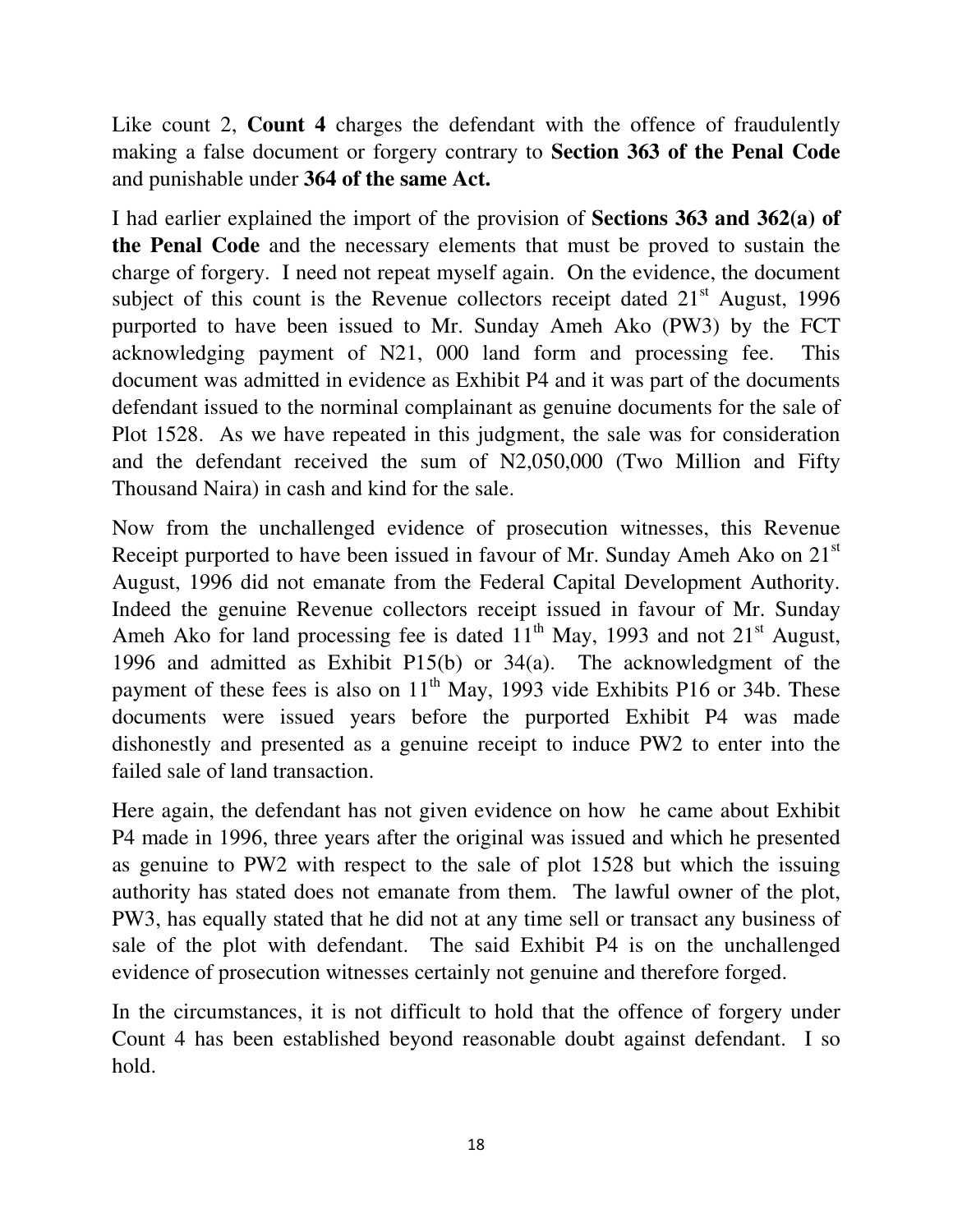**COUNT 5** equally flows from count 4. Here too the defendant is charged with fraudulently using the Revenue collectors receipt, Exhibit P4 which he gave to the norminal complainant as genuine and emanating from the FCDA and which he knew to be forged contrary to **Section 366 of the Penal Code.**

I had in the consideration of count 3 referred to the relevant and applicable provisions of Sections 366 and 16 of the Penal Code and what the law requires in proving this count. I need again not repeat myself.

In my consideration of Count 4, I held or found that the Revenue collector's receipt, Exhibit P4 which the defendant gave PW2 as part of documents of title over the sale of plot 1528 and for which he obtained consideration is not genuine and therefore forged. It was never issued by the issuing authority FCDA or even the real owner of the plot. Indeed the genuine Revenue receipts are Exhibits 15(b) or 34(a) and Exhibits P16 or 34(b) and all issued in 1993 about 3 years before Exhibit P4 was purportedly made in 1996.

I therefore on this count hold that the defendant gave the said receipt, Exhibit P4 dishonestly to PW2 and knowing it to be forged with intention of causing wrongful gain to himself and loss to PW2. The prosecution has accordingly established this count against the defendant beyond reasonable doubt. I find the defendant guilty on count 5 as charged.

**COUNT 6** on the charge mirrors counts 2 and 4 on the charge sheet. The defendant here is accused of the offence of fraudulently making a false document contrary to **Section 363 of the Penal Code** and punishable under **Section 364 of the same Ac**t. The relevant provisions and the legal requirements in establishing this count I have already earlier referred to. I simply adopt same for purposes of dealing with this count.

On the unchallenged evidence of the prosecution witnesses, the document subject of this count is the Acceptance of Offer of grant of Occupancy dated  $2<sup>nd</sup>$ September, 1996 purported to have been issued and signed by Mr. Sunday Ameh Ako to the Honourable Minister FCT accepting the terms and conditions of the grant of Right of Occupancy with the intention of causing it to be believed that the document emanated from Mr. Sunday Ameh Ako to the Honourable Minister FCT. This purported document or acceptance was admitted in evidence as Exhibit P3 and it also forms part of the documents for the sale of plot 1528 defendant gave PW2 and for which he received consideration.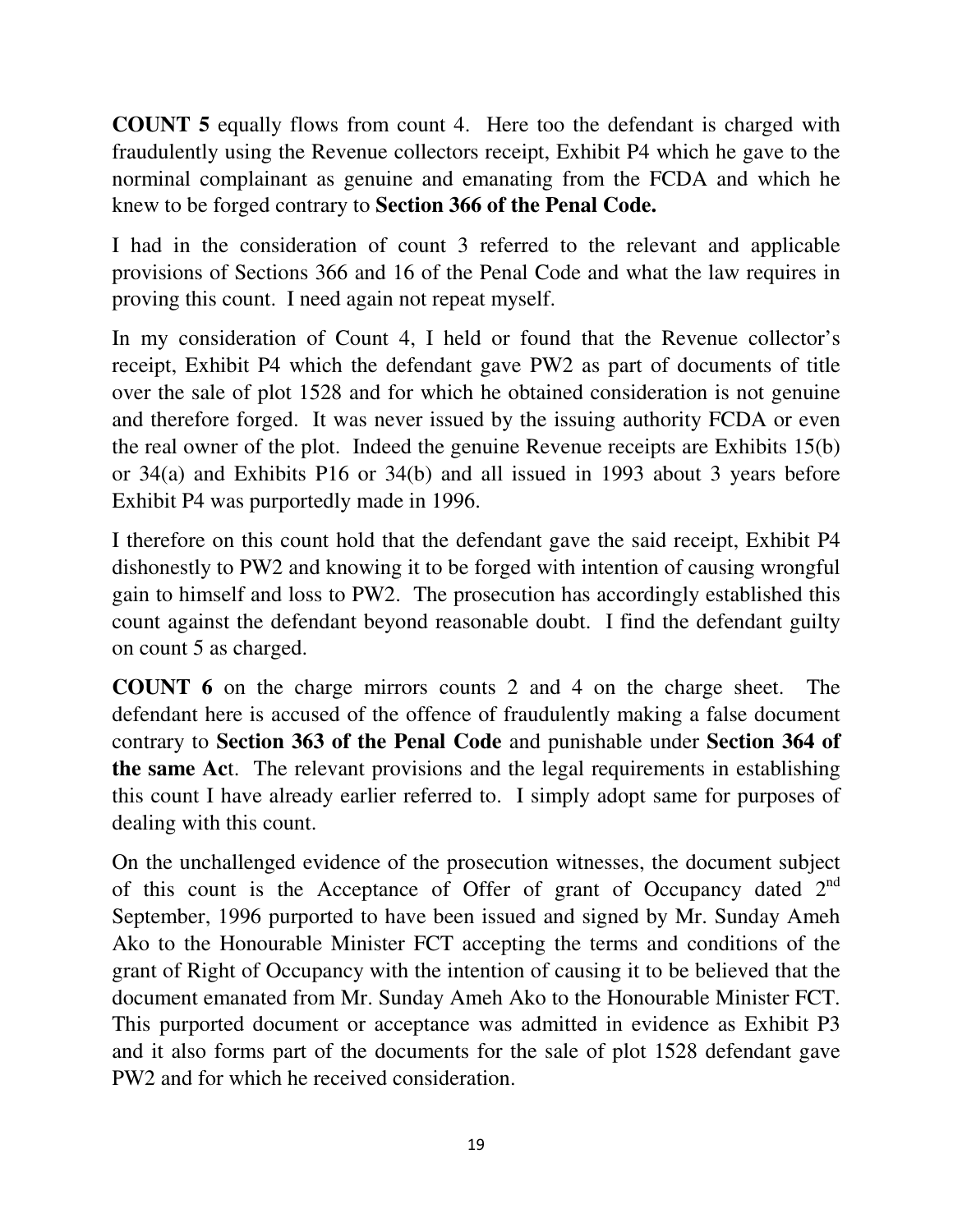It is in evidence that the said Exhibit P3 purported to have been made and signed by Mr. Sunday Ameh Ako on  $2<sup>nd</sup>$  September, 1996, was not made and signed by him. PW3 testified that he is seeing Exhibit P3 for the first time in court, and he did not make or sign same. He stated clearly that his signature is on Exhibit P29 which he made to EFCC on  $6<sup>th</sup>$  July, 2009 and Exhibit P32 which he made to the Honourable Minister, Ministry of Federal Capital Territory on 2<sup>nd</sup> November, 1993 as Acceptance of Offer of Grant of Right of Occupancy within the Federal Capital Territory. It is clear in evidence that the Acceptance signed by Mr. Sunday Ameh Ako was made on  $2<sup>nd</sup>$  November, 1993, but not  $2<sup>nd</sup>$  September, 1996. See Exhibits P14, P25 and P32 being the genuine and authentic Acceptance of Offer of Grant of Right of Occupancy within the Federal Capital Territory made and signed by him on 2<sup>nd</sup> November, 1993. The evidence of PW1, PW3 and PW4 strengthen the credibility of the narrative of PW3.

As already stated, it is trite law that where an alleged maker of a document raises the issue of forgery, the onus is on the person asserting that same was made by the other person to prove due execution; in other words, where the alleged maker of a document denied making it, the person alleging that the other is the maker must prove. See **Fatunde V Onwoamanam (supra) 322 at 334.** See also the case of **Carlen (Nig.) Ltd V UNIJOS (supra) 631 at 666 para. B.** In the instant case PW3 has denied making and signing Exhibit P3 on 2<sup>nd</sup> September, 1996 but rather he only made and signed Exhibit P32 on 2<sup>nd</sup> November, 1993.

It is equally trite law that to prove falsification (forgery of signature), it is basic that there must be in evidence two signatures, one of which is labeled genuine, and the other stigmatized as false. See the Supreme Court case **of Sabiya V Tukur (1983) 11 S.C 109 at 110.** See also **Section 101 (1) and (2) of the Evidence Act**  which empowers the court to carry out comparison of signature, writing, seal or finger impression with others admitted or proved in evidence in order to ascertain forgery or otherwise. In the instant case, the document stigmatized as forged is Exhibit P3 which the alleged maker PW3 said he did not make or sign. PW3 said what he made and signed is Exhibit P32 which is the same with Exhibits P14 and P25 but different from Exhibit P3. PW3 also stated that his signature is also in Exhibit P29 which is also the same signature on Exhibit P32. Upon a comparison of the signatures on Exhibits P29 and P32 with the signature on Exhibit P3, it is obvious by the discrepancies between the two signatures that PW3 did not make and sign Exhibit P3 which is stigmatized as forged and different from Exhibit P32 made and signed by him. Again on this count, there is nothing from the other side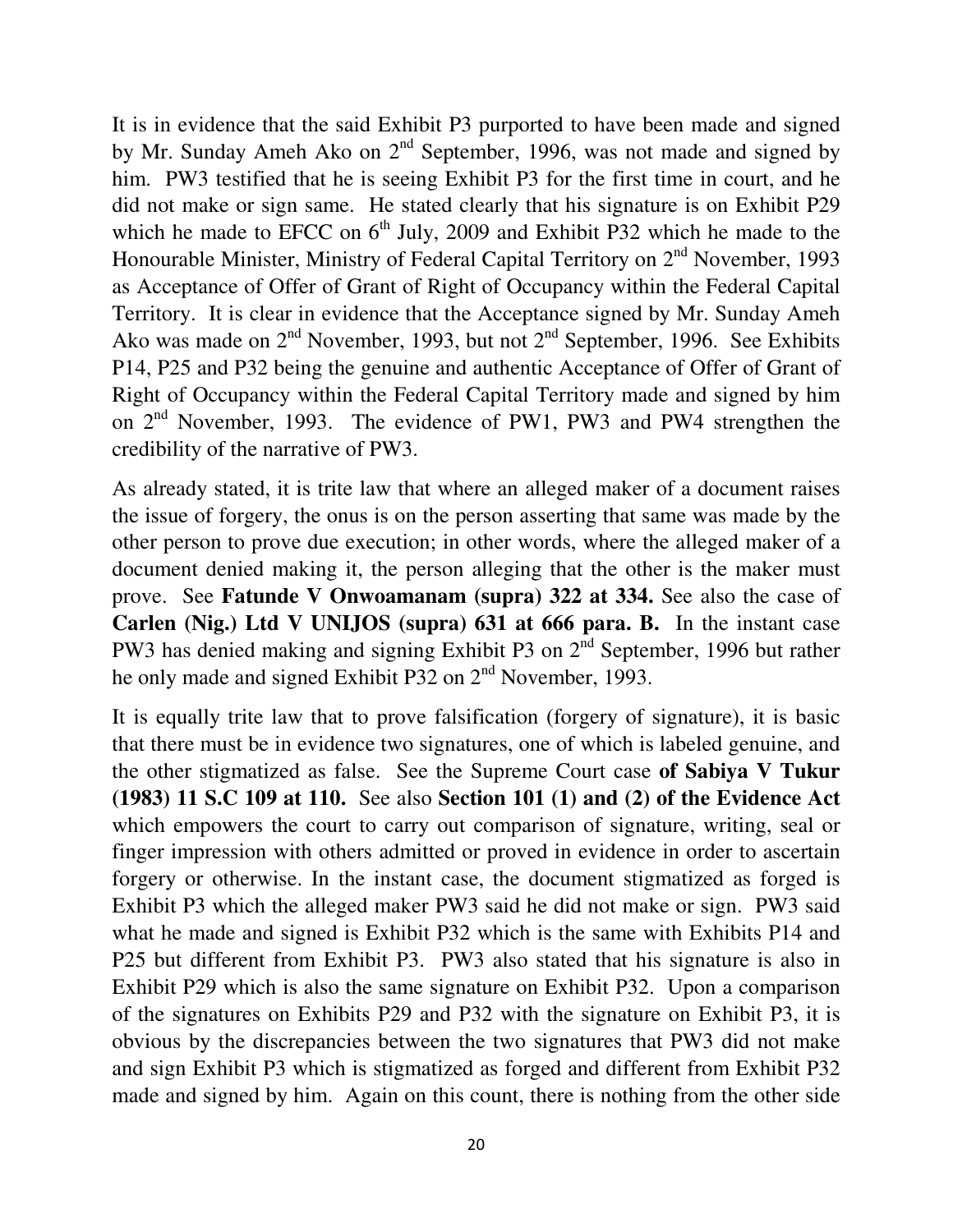of the aisle. I therefore hold that the offence of forgery under count 6 has been established beyond reasonable doubt against the defendant.

The final **Count 7** equally flows from count 6. Here the defendant is charged with fraudulently using the acceptance of offer of grant of Right of Occupancy, Exhibit P3 which he gave to the norminal complainant as genuine and signed by Mr. Sunday Ameh Ako and which he knew to be forged.

In our consideration of issue 6, we had dealt comprehensively with the fact that PW3 said he never signed the said acceptance letter Exhibit P3 and that in fact he had never seen the document. We had also equally referred to the genuine acceptance of offer of grant that he signed accepting the offer of plot 1528 to him.

As a logical corollary and flowing from the confluence of unchallenged facts and or evidence, I hold that Exhibit P3 was dishonestly given to PW2 by defendant knowing it to be forged with the intention of causing wrongful gain to defendant and loss to the norminal complainant. This count was therefore established or proved beyond reasonable doubt by the prosecution. I therefore find the defendant guilty of count 7 of the charge.

I had earlier at the beginning stated the burden of proof on the prosecution. I had similarly referred to the provision which states that if the prosecution proves the commission of a crime beyond reasonable doubt, the burden of proving reasonable doubt is shifted to the Accused Person. What this simply means is that where the prosecution establishes or crosses the threshold of proving its case beyond reasonable doubt, the onus then shifted to the defence to adduce evidence capable of creating some reasonable doubt in the mind of the trial judge.

The point must be emphasised to avoid any disposition to confusion that the primary onus of establishing the guilt of the Accused Persons still remains with the prosecution and this does not shift. What does shift is the secondary onus or the onus of adducing some evidence which may render the prosecutions' case impropable and therefore unlikely to be true and thereby create a reasonable doubt. See **Mufutau Bakare V. The State (supra) 1 at 32, 33-34.**

The defendant has here not put in any evidence or facts in rebuttal or elicited facts in evidence susceptible to grant of innocence in which case doubt would have been created to enure in his favour.

On the basis of the foregoing, I have come to the conclusion that the prosecution has crossed the legal threshold and proved beyond reasonable doubt all the